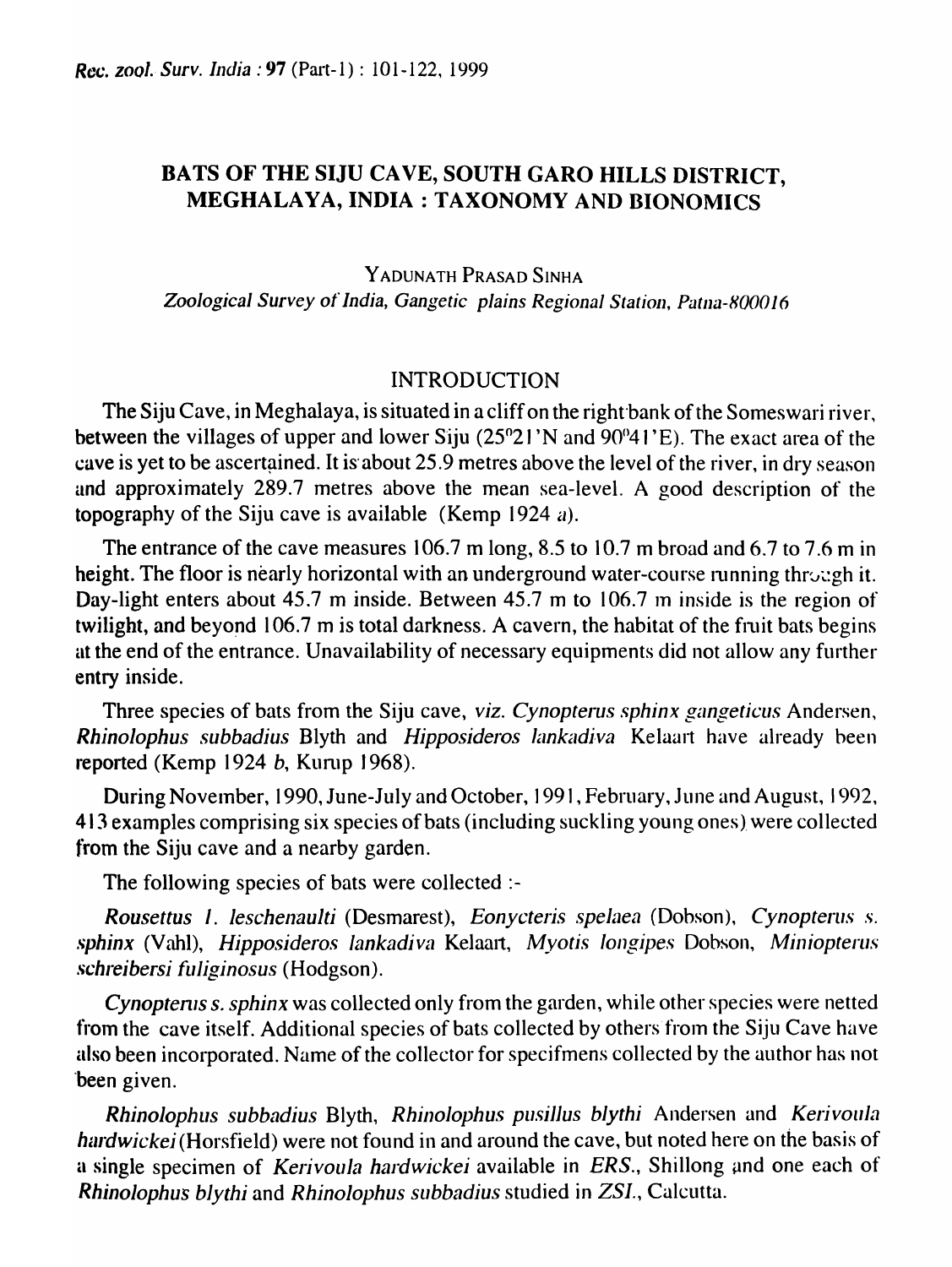In the present paper, taxonomy and distribution of the above nine species of bats from the Siju Cave and environs were studied. Also bionomics of the six species of bats collected has been discussed. A key to identification, diagnosis, distribution, bio-taxonomic observation of each species and a general discussion have been provided. All measurements are taken in millimetres and the figures in parentheses refer to arithmetic mean values.

The following abbreviations have been used in the text:

| ad.                        | Adult.                                                                       |
|----------------------------|------------------------------------------------------------------------------|
| App.                       | Approximate.                                                                 |
|                            | $c$ -m' or c-m <sup>2</sup> or c-m <sup>3</sup> . Length of upper tooth row. |
| $c$ - $m$ , or $c$ - $m$ , | Length of lower tooth row.                                                   |
| CR.                        | Length of cranial rostrum.                                                   |
| $CW$ .                     | Width of brain case.                                                         |
| db.                        | Depth of brain case                                                          |
| E.                         | Length of ear.                                                               |
| ERS.                       | Eastern Regional Station, Zoological Survey of India.                        |
| $eX$ .                     | Example                                                                      |
| f.                         | Length of forearm.                                                           |
| ft.                        | Length of foot including claws.                                              |
| $H\mathcal{B}.$            | Length of head and body.                                                     |
| hbc.                       | Height of brain-case.                                                        |
| <i>iof.</i>                | Infraorbital foramen                                                         |
| iow.                       | Interorbital width.                                                          |
| hm.                        | Height of muzzle.                                                            |
|                            | Total length of skull.                                                       |
| $m$ .                      | : Length of mandible                                                         |
| $m'-m'$                    | Maxillary width in fruit bats. Rostral width in <i>Hipposideros</i>          |
| $m^3$ - $m^3$              | Maxillary width in insectivorous bats.                                       |
| mw.                        | Mastoid width.                                                               |
| pen.                       | : Length of penis.                                                           |
| Subad.                     | Subadult                                                                     |
| Suck. y.                   | Suckling young                                                               |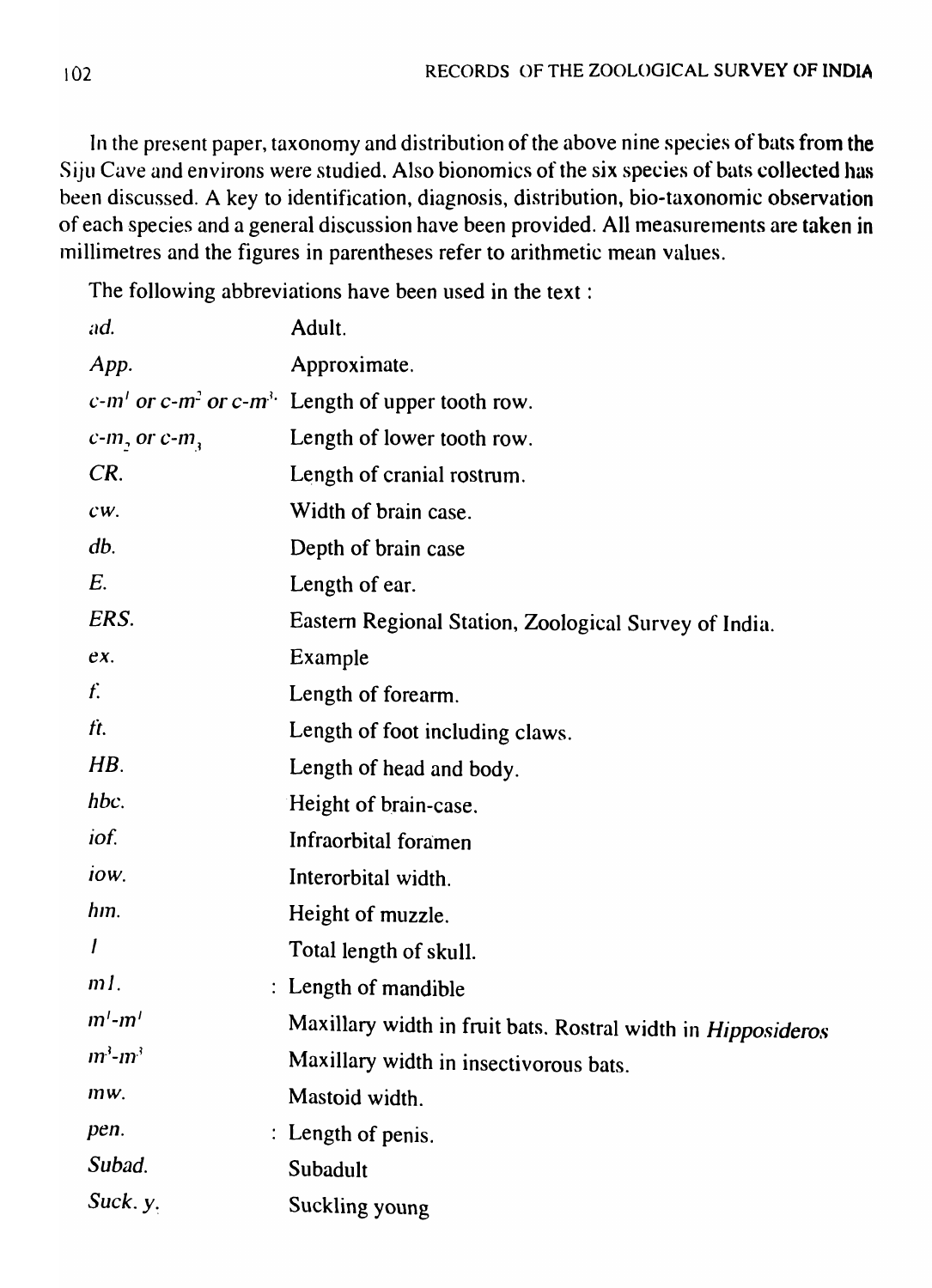| $\mathbf{r}$ | Length of tibia                       |
|--------------|---------------------------------------|
| TI.          | : Length of tail                      |
| Tr.          | Length of tragus                      |
| WS.          | Wing span                             |
| WW.          | Width of wings.                       |
| ZSI, Cal     | Zoological Survey of India, Calcutta. |
| ZW.          | : Zygomatic width.                    |
| III'         | : First phalanx of third finger.      |
| $I\!I\!I$    | Second phalanx of third finger.       |

# KEY TO THE BATS OF THE SIJU CAVE AND ENVIRONS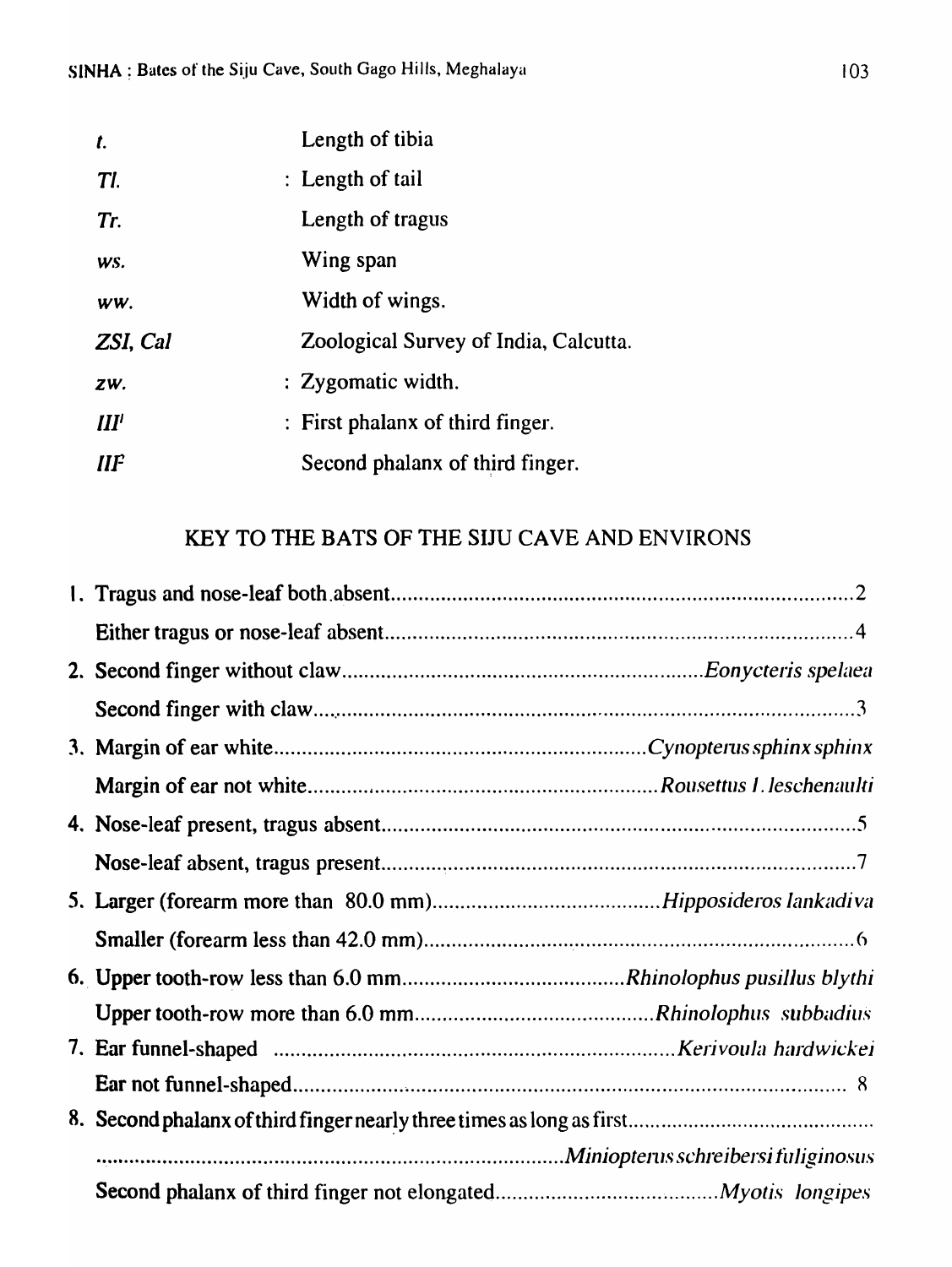# TAXONOMY AND BIONOMICS Suborder MEGACHIROPTERA Family I. PTEROPODIDAE Genus (1) *Rousellus* Gray

# *1 Rousellus leachenaulli leschenaulli* (Desmarest)

1820. *Pteropus leschenaulti* Desmarest, *Encycl. Meth Mammal.*, 1:110 (Environments of Pondichery, India)

Common name Indian Fulvous Fruit Bat (English).

Material examined:  $11(Ms)$  (ad.),  $2(Ms)$  (Subad.),  $1(M)$  (Suck.y),  $20(Fs)$  (ad.), 16-19 Feb 1992; 1(F) (ad.), G. M. Yazdani, 21 Feb 1971; 3 (Ms) (ad.), 7(Fs) (ad.), A. s. Rajgopal, 5 Mar 1965; 1 (F) (ad.), C. B. Srivastava, May 1961; 4(Ms) (ad.), 1(M) (Suck.y.), 14(Fs) (ad.), 2(Fs) (Suck.y.), 3-5 Jun 1992; 3 (Ms) (ad.), 3 (Fs)(ad.), 27-28 Jun 1991, 7(Ms) (ad.), 21(Ms) (Suck.y.), 41(Fs) (ad.), 14(Fs) (Suck.y.), 7-9 Aug 1992; 11(Ms) (ad.), 4(Ms) (Subad.), 1(M) (Suck.y), 16 (Fs) (ad.), 1(F) (Subad.), 23-26 Oct 1991; 2(Ms) (ad.), 4(Ms) (Subad.), 1(M) (Suck.y),  $1(F)$  (ad.),  $1(F)$  (Subad.),  $1(M)$  (Suck.y.), 20-23 Nov. 1990.

Measurements' External 39 (Ms) (ad.) *HB.* 100.0-130.0 (118.0); E. 19.0-21.0 (20:0); TI. 13.0-21.0 (17.1); *t:* 77.0-90.0 (85.2); *t.* 33.0-43.0 (39.2); It. 17.0-24.0 (21.0); ws.420.0- 500.0(455.0); ww.90.0-117.0(105.0).105(Fs)(ad.) .HB. 95.0-135.0(110.0);£ 17.0-21.0 (20.0); TI. 11.0-18.0 (15.0); f. 68.0-85.0 (80.0); t. 29.0-39.0 (35.0); ft. 15.0-24.0 (20.0); ws. 410.0-490.0 (435.0); ww. 87.0-113.0 (98.0). Skull 5 (Ms) (ad.) 1. 36.0 -38.0 (37.4); zw. 22.5-24.0 (23.2); *cw.* 15.5-16.5 (15.9);  $m'$ - $m'$  11.5-12.0 (11.9); *c-nr*<sup>2</sup> 14.0-14.5 (14.3); *c*-/11.) 5.0-16.0 (15.6); mi. 28.5-30.0 (29.1).6 (Fs) I 36.5-38.0 (36.9); *ZW.* 22.0-23.0 (22.4); *cw.* 15.0-16.0 (15.4); m'-m' 10.5-11.4 (10.9); c-m' 13:3-14.0 (13.7); c-m, 14.7-16.5 (15.3); /111. 28.5~30.0'(28.0).

Diagnosis: Size medium (forearm 68.9-90.0), muzzle long and eyes large; tail very small (length· 1 1.0-21.0) and rod-like, ear with a notch at the lower edge; last lower molar elliptical. and rod-like, ear v<br>2  $\frac{1}{2}$   $\frac{3}{2}$   $\frac{2}{2}$ Dental formula  $i = 0, c-$ , pm $\frac{3}{2}$ , m $\frac{2}{3}$  = 34. 2 1 3 3

Distribution INDIA Jammu and Kashmir (Chakraborty, 1983), Himachal Pradesh, Sikkim, Meghalaya, Nagaland, Assam, Arunachal Pradesh, Tripura, West Bengal, Bihar, Uttar Pradesh, Rajasthan, Gujarat, Madhya Pradesh, Maharashtra, Goa, Andhra Pradesh, Karnataka, Kerala, Tamil Nadu, Orisssa. PAKISTAN, SRI LANKA, NEPAL, BHUTAN, MYANMAR (=BURMA), SOUTHERN CHINA including Tibet, HONGKONG, THAILAND, LAOS, possibly CAMBODIA, VIETNAM.

Remarks: In one of the specimens the lower portion of wing membrane between the third and fourth digits is completely white like the condition observed by. Sinha (1994) in one specimen of *Miniopterus achreibersi fuliginosus* (Hodgson) from the same cave.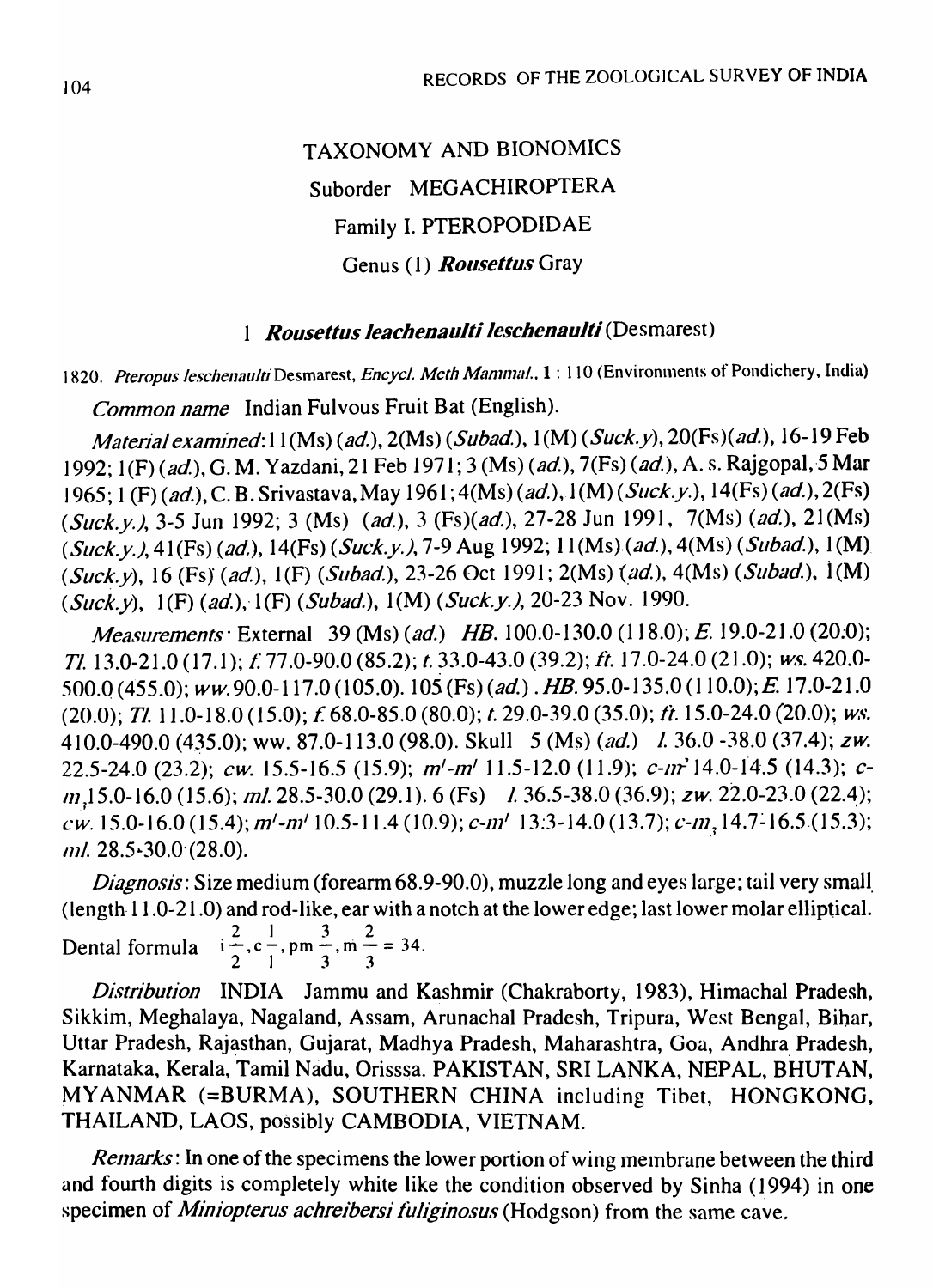Females are smaller than males as reported by Khajuria (1979) for Madhya Pradesh population and by Sinha (1980, 1986) for Rajasthan and Bihar populations respectively.

The collection of the present species consists of individuals of different age groups. Possession of scrotal testes was considered as adult hood for male while the female was diagnosed as adult on the basis of discernible teats. Adult males collected in February, have forearm length  $77.0$  to  $85.0$  and females  $72.0$  to  $80.0$ , in March, males have  $82.0$  to  $83.0$  and females 76.0 to 81.0, in May, male has 83.0 and females 71.0 to 80.0, in June, males have 79.0 to 8'9.0 and females 78.0 to 84.0, in August, males have 81.0 to 85.0 and females 72.0 to 80.0, in October, males have  $80.0 - 90.0$  and females  $68.0$  to  $83.0$  and in November, males have  $77.0$ to  $81.0$  and females 69.0 to  $85.0$ .

*Biology*: Adult males collected in February, March, May, June, August, October and November had enlarged testes, scrotal in position and the glans penis exposed. Copulating pairs were observed during all these months. Males became aggressively possessive of females roosting near them. After copulation, males flew away for a few seconds and came back to the same cluster and copulated with some other female. Young adult females were found involved with older males also. Multiparous specimens had well developed teats whereas the primiparae possessed only spot in lieu of the usual teat. One young is born at a time.

Females in February had embryos (size 3.0 to 32.0) in the left horn of uterus, while in March, in the right horn (size  $28.0 \text{ to } 30.0$ ), in May, in right horn (size  $30.0$ ), in June either in left or in right horn (size ranging from 21.0 to 32.0). Suckling youngs were collected in June and August (forearm 42.0 to 66.0). All of them had coagulated milk in their gut. The sex ratio of young ones in the collection was found to be 60% males and 40% females. All the females collected in November were subadult having only a spot in lieu of a teat. Suckling youngs were found in almost all the visiting months. Sinha (1981) found suckling young in September in Gujarat and. Brosset (1962a) in March, April, May and Augusrin central and western India.

It would, therefore, appear that copulation takes place *inR.* J *leschenaulti* in the Siju Cave throughout the year. Gopalakrisha (1969) reported a gestation period of 125 days in the Aurangabad population. This indicates that the peak of copulation is probably in last week of December (maximum number of births was found in the first week of August).

The habit of cluster formation of the Indian Fulvous Fruit Bat was observed in the ceiling at the entrance of the Siju Cave during each visit from  $6.00$  to  $11.00$  hours.

Most of the Fulvous Fruit Bats were seen hanging from the branches and twigs of large trees near the entrance after the foraging and prior to entering the cave. The trees were sal *(Shorea* robusta), Kachnar *(B,lhonia barrigata),* Shirish *(Albizza sp.), Eucalyptus* sp. and Amaltas.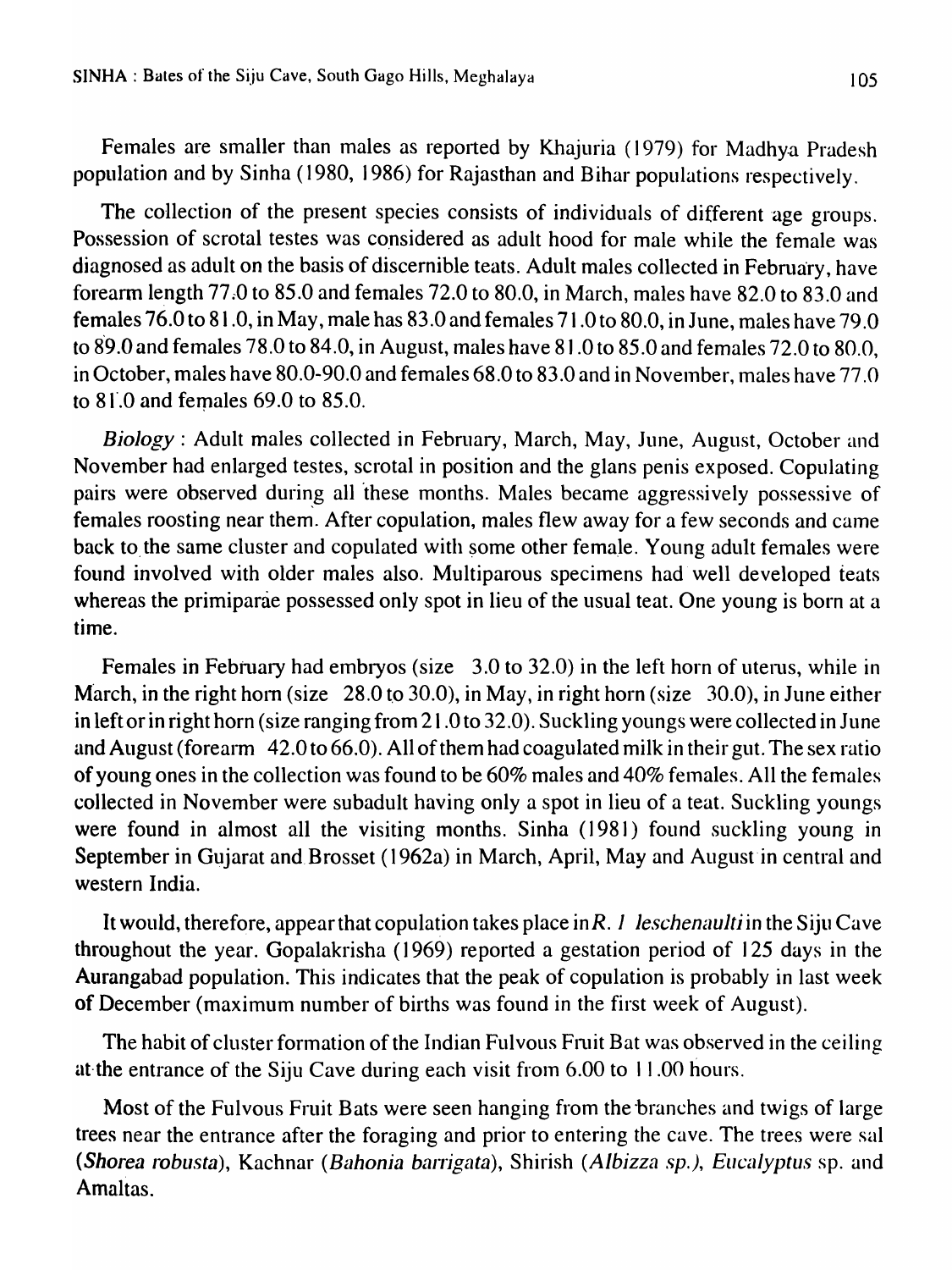Flying bats were found with the help of electric torch during the night among the Bair (Zygyphus sp.) trees, flowering Musa sp., wild Ficus sp. and Betal Nut (Areca sp.) grove.

These bats, after mastication, consume only the juice of fruits and other plant material, discarding the substance. Feeding on flowers and being covered with pollen were reported for Rousettus sp. (Start, 1972). Examination of the gut contents of five specimens disclosed unidentifiable gray liquid material. Arthropod fragments were detected in the stomach contents by Lim (1973). Rousettus asgyptiacus consumes leaves and fruits of Ficus religiosa (Lewis and Harrison 1962).

# Genus (2) *Eonycteris* Dobson

# *2. Eonycteris speJaea* (Dobson)

# 1871. Macroglossus spelaeus Dobson, Proc. Asiat. Soc. Beng., 105, 106. (Farm Caves, Moulmein, Tenasserim). Common name Dobson's Long-tongued Fruit Bat (English).

Material examined: 9 (Ms) (ad.), 3(Fs) (ad.), 18-19 Feb 1992; 1(M) (Suck.y), 4 Jun 1992;  $I(M)$  (ad.),  $I(M)$  (subad.), 27-28 Jun 1991,  $I(M)$  (ad.),  $9$  (Ms) (subad.),  $3$  (Fs) (ad.), 7-9 Aug 1992; 2(Ms) (ad.), 4 (Ms) (subad.), I (M) (Suck.y.), 13 (Fs) (nd.), 23-26 Oct 1991; 3 (Ms) (ad.), 13 (Ms) (subad.),  $2(Fs)$  (ad.), 14 (Fs) (subad.), 21-23 Nov. 1990.

Measurements  $\cdot$  External  $16(Ms)$  (ad.)  $HB.91.0-126.0$  (106.0); E. 16.5-22.0 (20.0); Tl. 8.6-19.0 (14.7); f. 68.0-75.0 (72.0); t. 29.0-37.0 (32.0); ft. 17.0-27.0 (19.8); *WS.* 340.0-440.0  $(380.0)$ ; *ww.* 78.0-90.0  $(83.3)$ , 21 (Fs)  $(ad.)$  HB. 86.0-123.0  $(100.0)$ ; E. 16.0-20.0  $(18.0)$ ; Tl. 8.0-17.0 (14.5); f. 65.0-78.0 (69.5); t. 27.0-34.0 (32.0); ft. 16.0-20.0 (18.7); ws. 370.0-420.0  $(394.0);$  ww. 72.0-83.0 (78.3). Skull  $4$  (Ms) (ad.)  $1.35.2-36.0(35.7);$  zw. 20.0-22.0 (21.0); cw. 15.0-16.0 (15.4);  $m'-m'$ 9.0-10.0 (9.5); c- $m^2$ 12.0-13.0 (12.5); c- $m<sub>3</sub>$ 13.7-14.0 (13.9); ml. 26.5-28.0 (27.0). 6 (Fs) (ad.) :1. 33.0-35.5 (34.5) zw. 19.0-20.0 (19.2); cw. 14.0-15.0 (14.4);  $101^{1}-101^{1}$  8.3-9.2 (8.8); c- $m^{2}$  12.0-13.0 (12.3); c-m, 13.0--13.6 (13.3);  $m$ l. 25.0-27.0 (26.2).

Diagnosis Externally very similar to Rousettus leachenaulti (Desmarest) except that its muzzle is more elongate; index finger without a claw; tail and calcar well developed; and tongue sharply pointed and much extensible. Skull also very much similar to  $R$ . leschensulti except the occipital region which is more deflected; molars and incisors smaller in size; mandible less heavy and upper surface of its symphysis parallel with alveolar line. Dental formula as in Roussttus.

Distribution INDIA Meghalaya (Sinha, 1990), Nagaland (Sinha 1994c), Manipur (Sinha 1994c), Assam, Uttar Pradesh, Karnataka and Andaman Islands. MYANMAR (BURMA), THAILAND, LAOS, VIETNAM, CAMBODIA, MALAYSIA, INDONESIA and the PHILIPPINES.

Remarks All adult females  $(f. 68.0-75.0)$  have large genitals, projecting fleshy kidneyshaped para-anal glands and discernable mammae. Neonate females *(I:* 55.0-58.0) have small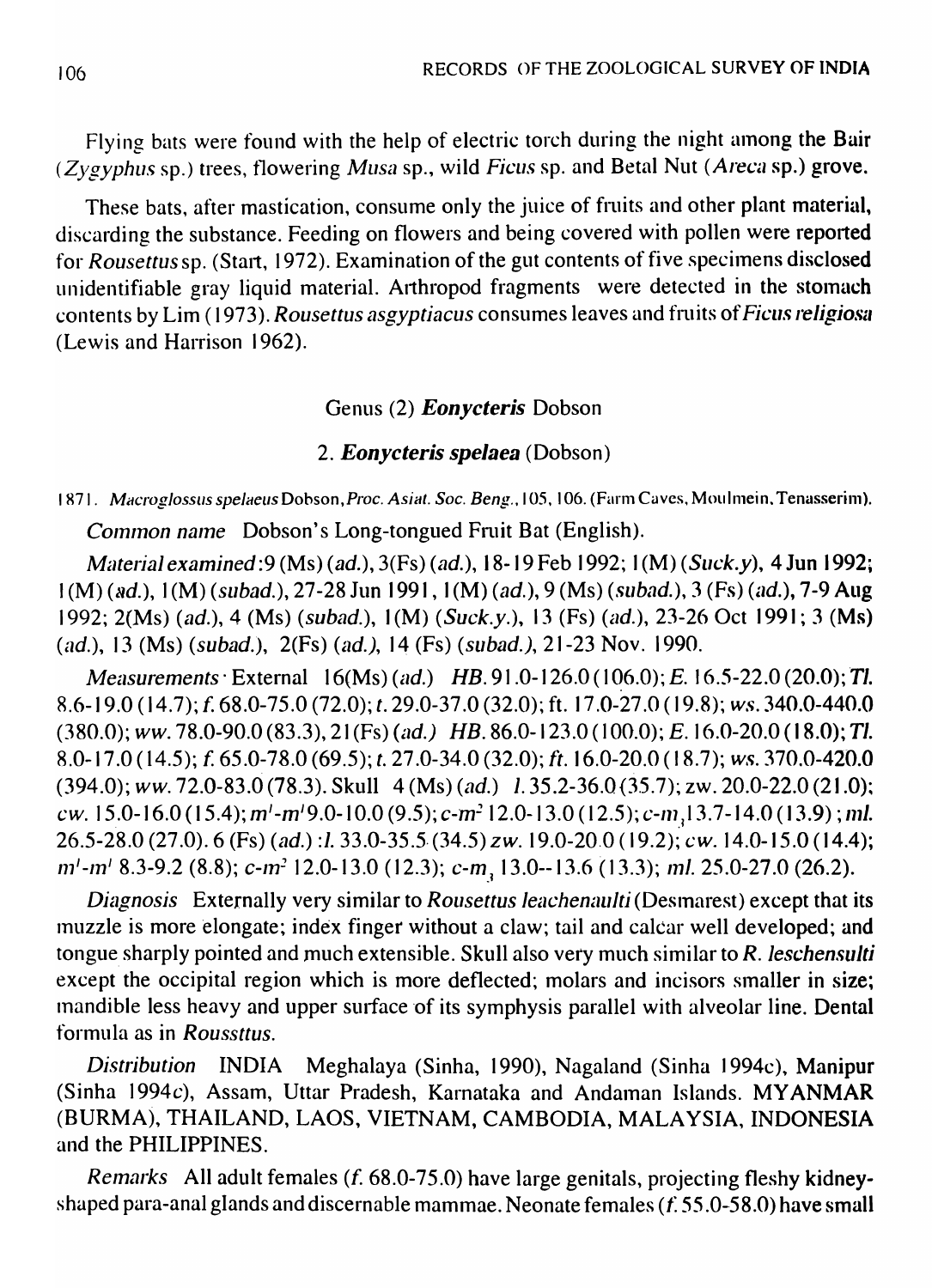genitals, para-anal glands and mammae not discernable and juveniles (subad.) (f. 57-64) have flat and dry kidney-shaped para-anal glands and mammae not discernible. All adult males  $(f)$ . 68.0-75.0) have large testes (scrotal) para-anal glands projecting and fleshy, juvaniles (subad.) ( f. 56.0-67.0) have small testes (abdominal); para-anal glands flat and dry and neonates (youngs) (f. 55-58) have small testes (abdominal); para-anal glands flat and dry and neonates (youngs) (f. 55.0-5S.0) have small testes (abdominal) and para-anal glands discernible. Neonates have clotted milk in the stomach.

Like *Rousettus 1. leschenaulti*, females become adults earlier than the males. The forearm of adult females are ranges from 65-78 and that of males 68-75.

*Biology* Females collected in February and August were pregnant. Each female had an embryo either in left or right horn of uterus. Size of embryo was 3.0 in February and 27.0 to 35.0 in August.

Suckling young (coagulated milk was present in the gut) were found in June and October Neonates and subadults were found in June, August, October and November.

It can be concluded from these observations that the gestation period in this bat is about 5 months with two litters, one in May and other in November. Bhat *et.al.* (1980) mention that this species breeds throughtout the year. From my observation made during different months, it is supposed that there is no definits rutting season in this bat like *Rousettus I. leschenaulti.* 

Stomach contents offive specimens were examined. It had only half digested pollen grains and brown undigested liquids. Medway (1969) mentions that the diet of this species consists chiefly of pollen and nectar.

## Genus (3)' *Cynopterus* Cuvier

#### 3. **Cynopterus sphinx sphinx** (Vahl)

1797. Vespertilio sphinx Vahl. *Skr. nat. selsk. Copenhagen.* 4 (1): 123 (Tranquebar, S. India).

*Common name* Shortnosed Fruit Bat (English).

*Material examined* : 2 (Ms) (ad.), 3(Ms) (subad.), 1(M) (suck.y.). 7 (Fs) (ad.), 2(Fs) (subad.), 26-29 Jun 1991

*Measurements: External 2(Ms) :HB.* 70.0, 79.0; *E.* 19.0, 22.0; *Tl.* 7.0, 14.0; *f.* 66.0, 73.0; t. 24.0, 29.0; ft. 14.0, 18.0; *ws.* 360.0, 440.0; ww. 80.0, 85.0. 7 (Fs) *HB.* 75.0-97.0 (85.9); **E.** 19.0-23.0 (21.0); Tl. 9.0-17.0 (12.6); f. 65.0-76.0 (69.1); t. 24.0-30.0 (26.5); ft. 14.0-17.0  $(15.9)$ ; *ws.*  $340.0-420.0$   $(378.0)$ ; *ww.*  $81.0-86.0$   $(84.0)$ . Skull  $2$  (Fs)  $1.30.5$ ,  $33.2$ ; *zw.*  $18.0$ , **20.5; cw. 13.0, 14.0; m'-m' 9.5, 10.0; c-m' 11.0, 11.5; c-m, 12.0, 12.5;** *CR.* **7.0, 8.0; ml. 23.5,** 25.0, 5(Fs): *1.* 30.0-33.0 (31.6); zw. 18.0-21.0 (19.7); cw. 13.0-14.0 (13.8);  $m^1$ - $m^1$ 9.5 10.0 (9.9);  $c$ -m<sup>1</sup> 11.0 (in all);  $c$ -m, 12.0-12.5 (12.3); CR. 7.5-8.0 (7.8); ml. 23.5-25.0 (24.0).

*Diagnosis* Smaller than *Rousettus leschenaulti*, forearm 65.0 to 76.0, ear margin white, metacarpals and phalanges whitish; nostril divergent with deep inter-narial groove. Skull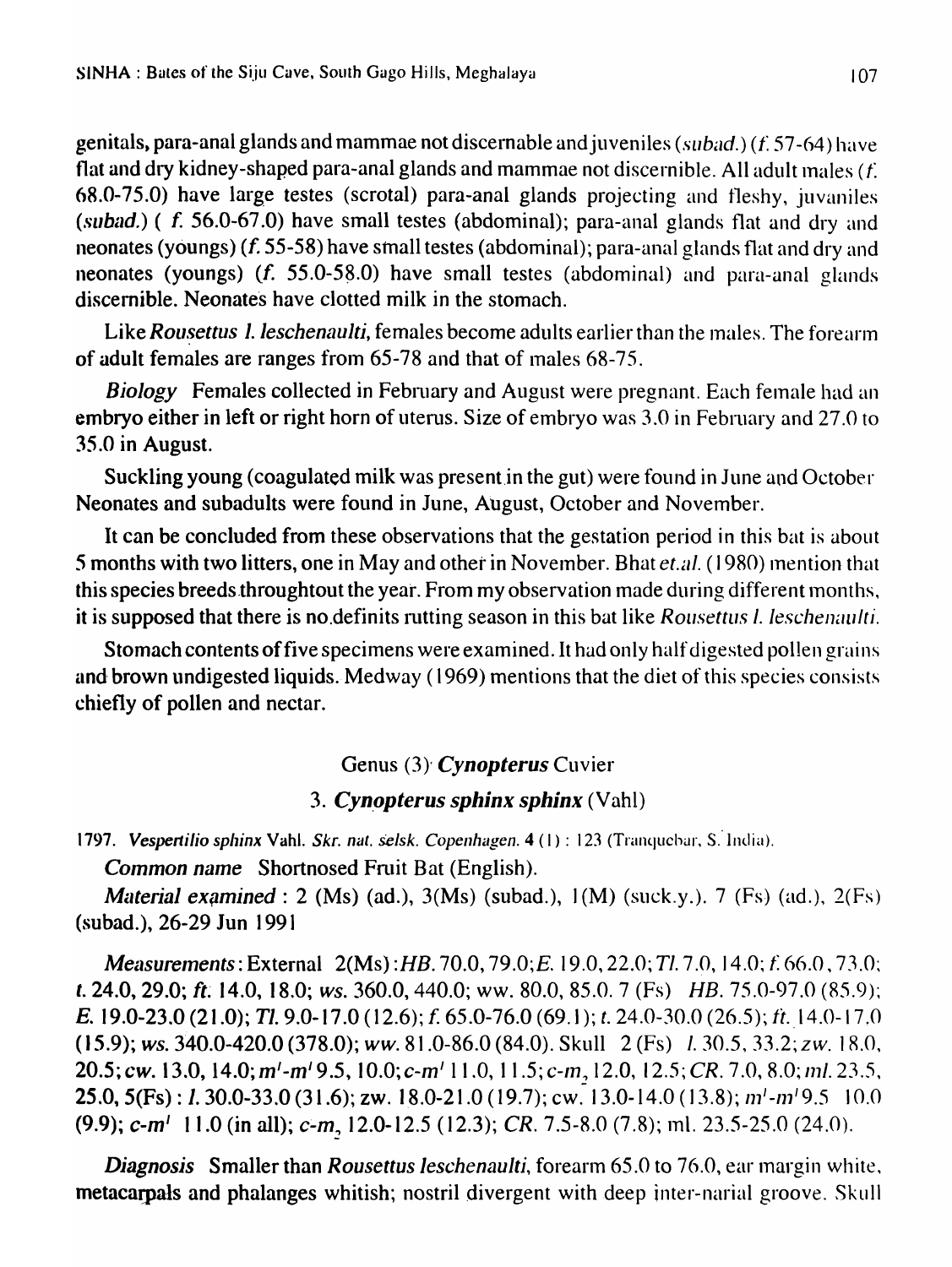smaller than *R. leschenaulti.* Dental formula  $i = 2, c = 1, pm = 3, m = 3$ <br>2  $\frac{1}{2}$   $\frac{3}{1}$   $\frac{1}{3}$   $\frac{2}{2}$ 

*Distribution* INDIA Jammu & Kashmit (Chakraborty, 1983), Arunachal Pradesh, Meghalaya, Tripura, Manipur, Nagaland, Sikkim, West Bengal, Bihar, Uttar Pradesh, Rajssthan, Madhya Pradesh, Gujarat, Maharashtra, Orissa, Andhra Pradesh, Tamil Nadu, Karnataka, Goa, Kerala, Andaman Island. PAKISTAN (Anderson, 1881), SRI LANKA, NEPAL (Fry. 1925), BANGLADESH AND MYANMAR (=BURMA}.

*Remarks* The newly pregnant females have only spots in place of mammae. The grown up females which became pregnant more than once have well developed teats. The subadult : males have testes inguinal in position while grown up males have well developed testes scrotal in position.

*Biology*: Females' collected in June near Siju cave were pregnant, (size of embryo ranging from 14.0 to 17.0), except one which had a suckling young (f. 59.0) clinging to the right teat and attached vento-ventrally between right arm and abdoman. Sinha (1986) found suckling youngs (f. 60-80% of the mother) in April, May and July in Bihar. Gopalakrishna (1969) mentions that it breeds throughout the year and its gestation period is 115 to 125 days.

The gut contents of five speciemns collected in the morning, show only blackish liquid material, which could not be identified. Lim (1970), after examining the stomach contents of a large series of *Cynopterus brachyctis*, determined that the fruit and floral parts constituted a major part of their diet, although some insect parts were also observed.

On the basis of collection made from different foraging grounds near the Siju cave, its favourits food can be determined as follows.

The bat was collected between 26 to 29 June, 1991 in the mist-nets set outside the Siju cave in the flowering garden containing Jack fruit (Artocarpus integrifolia), Rose (Rosasp.), Plantains *(Musa* sp.), Lantana plant *(Lantana aculeata)*. Indian Oleander *(Nerium* sp.) Bair (Zygyphus sp.), China-rose (Hibiscus mutabilis) etc. Most of the specimens were collected in the mist-nets set up near the flowering china-rose bushes.

### Family II. RHINOLOPHIDAE

### Genus (4) *Rhinolophus* Lacepéde

#### 4. **Rhinolophus subbadius** Blyth

1844. Rhinolophus subbadius Blyth, J. Asiat. Soc. Beng., 13 : 486. (Nepal).

1872. *Rhinolophus garoensis* Dobson, *J. Asiat. Soc. Beng.*, 41 : 337. (Garo Hills, Meghalaya).

*Common name* Nepal Horse-shoe Bat (English).

*Material examined*  $\cdot$  1(F), Siju cave, coll. S. W Kemp & B. N. Chopra, 1921 and 1(F)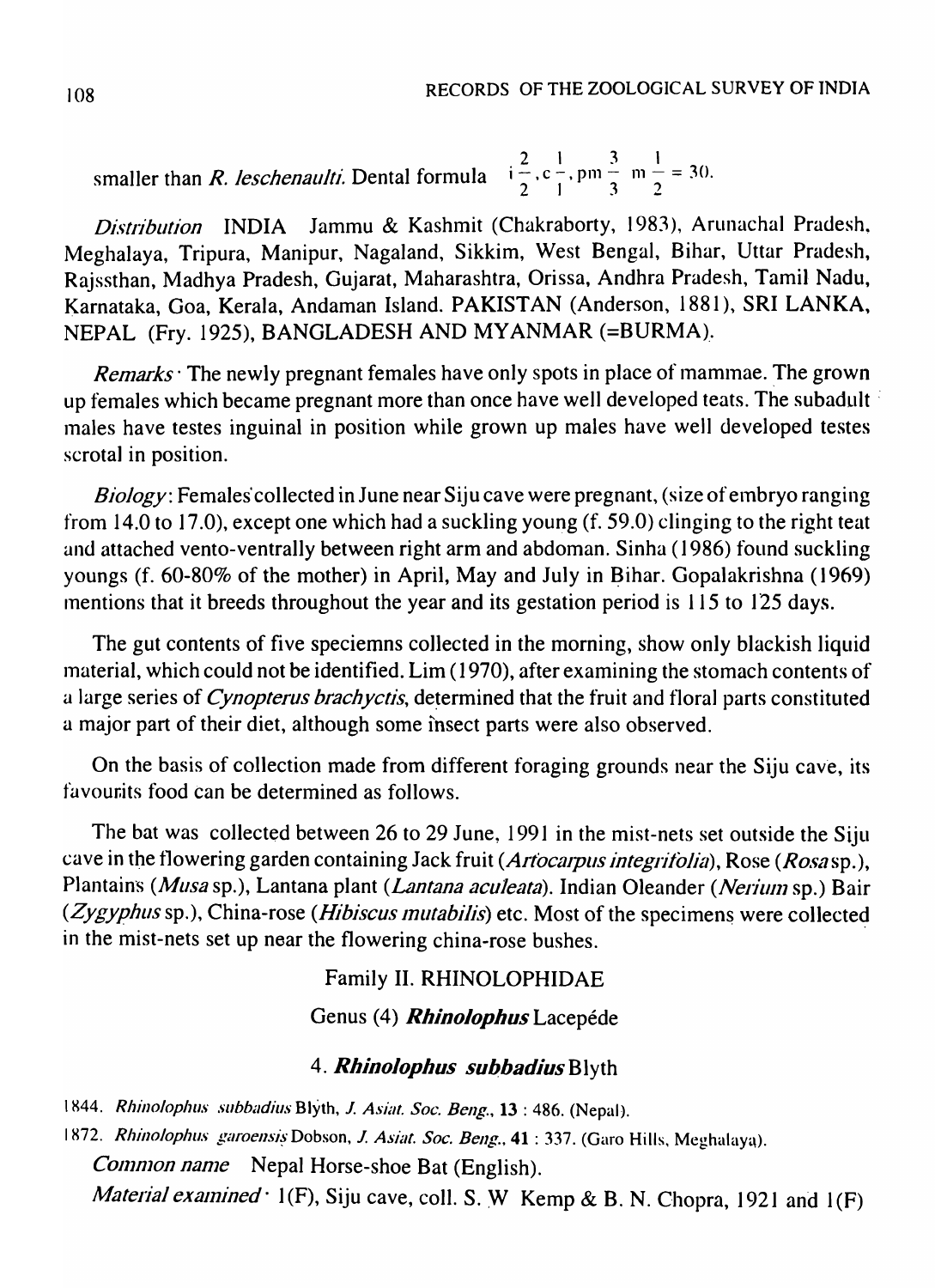(Holotype of *R. garoensis,* in spirit) Meghalaya Garo Hills present ·in *Z.S.l. Cal.* 

*Measurements* External 2(Fs): *f.* 34.0, 37.3; *tl* (1) 16.0; *t.* 12.6, 13.5; *ft.* 6.5, 7.0. Skull : 2 (Fs): 1. 14.0, 15.9; *zw.* (1) 7.3; *cw.* (1) 6.5;  $m^3$ - $m^3$ 5.6 (2); *c*- $m^3$ 5.3, 5.6; *c*- $m^3$ , 5.9, 6.1

*Diagnosis:* This is the smallest form among Indian species of *Rhinolophus.* Its forearm length ranges from 34.0-37.9 and total length of skull 14.0-15.2.

*Distribution* INDIA Meghalaya, Uttar Pradesh. NEPAL, MYANMAR (Hill, 1962), VIETNAM.

*Remarks* This bat was not observed by me in the Siju Caves. It is mentioned here on the basis of Kemp (1924b). According to Kemp (1924 b) this bat is rare in the Siju Cave and solitary in habit. He obtained one specimen which was shot at dusk at the entrance. Nothing is known about its ecology.

## *5. Rhinolophus pusillus blythi* Andersen

1918. Rhinolophus blythi Andersen, Ann. Mag. nat. Hist. 2: 376, 377 (Almora, 5,500, Kumaon, Northern India-Almora c, 676m, Almora district, Uttar Pradesh, India).

*Common name:* Least Horse-shoe Bat (English).

*Material examined: 1 (unsexed, ZSI. Cal.)* · Meghalaya: Garo Hills: Siju Cave (no date).

*Measurements* External f. 40.0; *Tl.* 19.0; *t.* 16.0; ft. 6.5.

*Diagnosis: Size small, forearm 35.0-10.0; tibia short, 16.0 or less in length; horizontal base* of sella arched and equal in width to vertical part; connecting process triangular in lateral view.

*Distribution* INDIA Assam, Meghalaya, West Bengal, Uttar Pradesh, NEPAL, MYANMAR (=BURMA), THAILAND and SOUTHERN CHINA, including Tibet.

# Genus (5) *Hipposideros* Gray

## *6. Hipposideros lankadiva* kelaart

*1850. Hipposideros lankadiva* Kelaart, 1. *Ceylon Brch R. Asiat. Soc.,* 2 :'216. (Kandy, Ceylon (=Sri Lanka).

Common name: SriLanka Gigantic Leaf-nosed Bator Kelaart's Leaf-nosed Bat (English).

*Material examined*  $\cdot$  10 (Ms) *(ad.),* 3 *(Fs)(ad.)* A.S. Rajagopal, 6-7 Mar 1965; 1 *(M) <i>(ad.), l* J.R.B. Alfred, 23 Feb 1991, 10 (Ms) *(ad.),* 28(Fs) *(ad.),* 3-5 Jun 1992; 4(Ms) *(ad.),* 1 (M) (suck.y.), 8 (Fs) *(ad.),* 1 (F) (suck.y), 26-29 Jun 1991; 1 (F) *(ad.),* 7 Aug 1992.

*Measurelnents* External 26(Ms) *(ad.) HB.* 85.0-100.0 (92.0); *E.* 23.0-30.0 (26.2); *TI.*  40.0-54.0 (48.7);[ 83.6-92.0 (88.2);t. 32.0-37.0 (34.5);ft.15.0-19.0 (16.4); ws.440.0-470.0 (460.0); *ww.95.0-1* 00.0 (97.1). 39(Fs) *(ad.) HB.* 90.5-95.0 (92.4); *E.* 24.0-30.0 (27.0); *TI.*  42.5-54.0 (49.2); f 79.5-91.0 (88.0);t. 30.0-36.0 (34.2);ft. 15.0-18.0 (16.6); ws. 420.0-460.0 (450.0); *ww.* 95.0-100.0 (97.0). Skull 6(Ms) *(ad.):* I 31.3-32.8 (32.0);zw. 20.0-20.6 (20.1); cw. 13.2-14.1 (13.8);  $m^3-m^3$ 12.8-13.3 (13.0);  $m^1-m^1$  10.9-11.2 (11.0); c- $m^3$ 14.0-14.5 (14.1);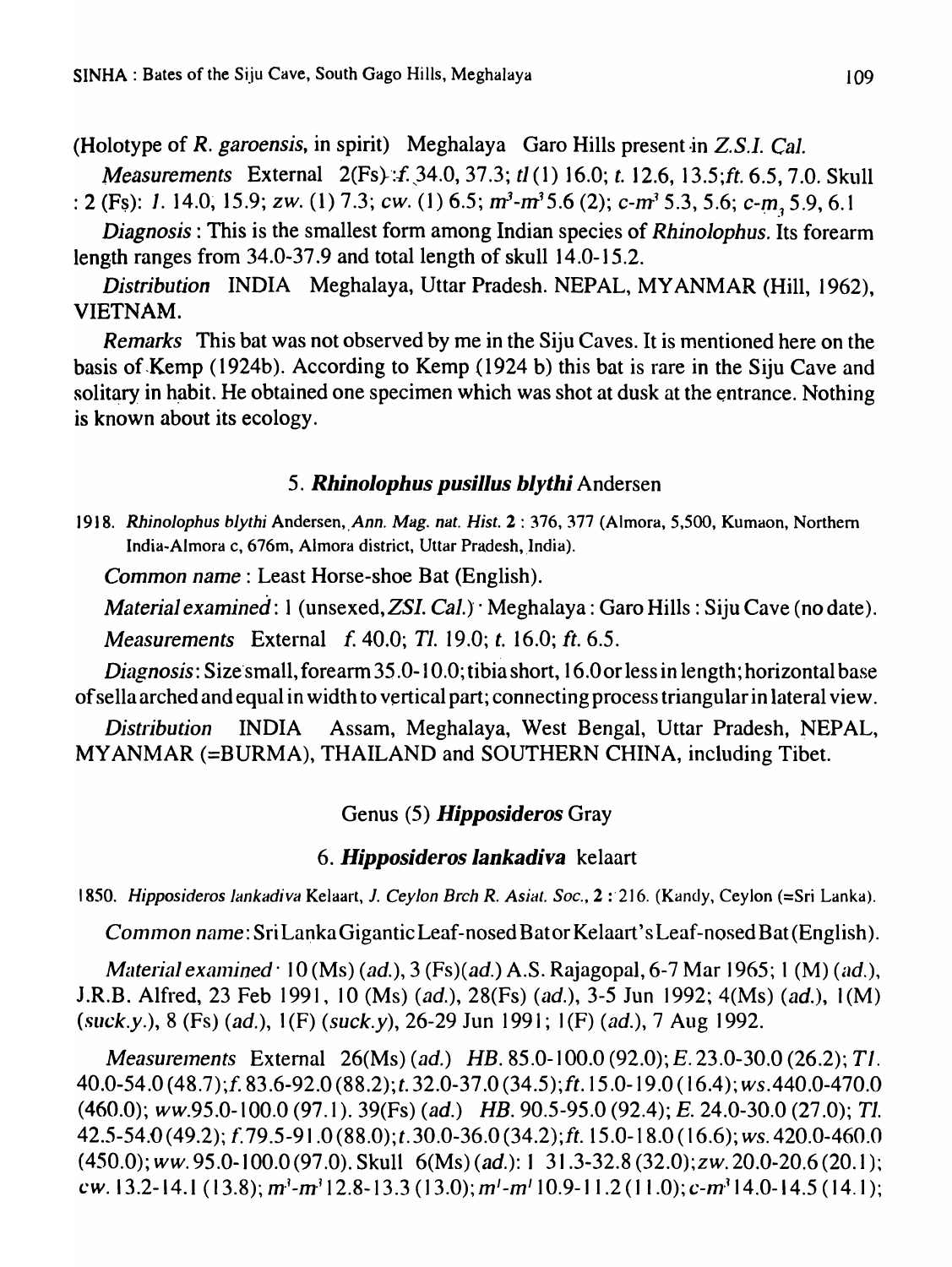$(c-m, 15.2-16.0$  (15.8); ml. 24.0-25.5 (24.7); mw. 15.0-15.2 (15.1); iow. 3.6-4.0 (3.9); iof. 3.0- $3.7(3.4)$ .  $2(Fs)$  (ad.) 1.30.1,  $31.8$ ; zw. 19.0,  $20.0$ ; cw. 13.0, 13.7;  $m^3$ - $m^3$ 13.0, 13.1;  $m^1$ - $m^1$ 11.0, 11.0; *c-m<sup>3</sup>* 13.2, 14.1, *c-m<sub>3</sub>* 14.5, 15.0; ml. 23.2, 25.0; mw.15.0, 15.2; *iow.* 3.8, 4.0; *iof*. 3.0,3.5.

*Diagnosis* In size, this bat is very much similar to that of H. *armiger*(Hodgson); forearm 79.0-92.0 *VS.* 87.5-91.5 (4 exs.) and length of skull 30. 1-33.0 vs.29.1.-31.0. Marginal leaflets prominently seen in three numbers and the fourth one is very minute or rudimentary and in some it is not seen, also mentioned by Hill (1963). Some male specimens have reduced frontal sac in the form of pore behind the posterior nose-leaf but most of them have no frontal sac. Females have no sign of frontal sac. One male specimen from Puri, Orissa *(ZSI. Cal.* Reg. No. 9195) has well developed frontal sac without tuft of hairs. Wroughton (1918), Brosset *(1962 b)* and Hill *(Joc. cit.)* have not mentioned about frontal sac in this species. Posterior nose-leaf broader than horse-shoe in all specimens as mentioned by Wroughten *(loc.cit.).*  Anterior leaf has no median emergination; its intemarial septum not inflated; and the narial lappets well developed. The intermediate part of noseleaf expanded, its central part inflattened and swollen but not forming median ridge. Posterior leaf high and broad, its upper margin semicircular with a swollen median projection, flanked by narrow notches and supported by three well-defined septa enclosing small cells, which are four in number.

Rostral region of skull well flatted (width 7.8-9.3) but narrower than H. *armiger* (width 8.8-10.4). Zygoma (18.1-20.6) and palate (6.3) broad; sagittal crest high; interorbital region compressed. Infraorbital foramina very large and closed; length of slender bar is about 4.0.

*Distribution* INDIA Meghalaya, West Bengal, Madhya Pradesh, Orissa, Maharashtra, Karnataka. SRI LANKA.

*Biology* The bat was collected in the mist-net along with *Rousettus 1. leschenaulti*, *Eonyctaris spelaea* and *Miniopterus schreibersi fuliginosus.* Mature female collected in. the month of March and June had well developed (a pair of) pectoral and inguinal teats. Males had well developed.testes, scrotal in position. None of the females collected was pregnant. In last week of June one male and one female suckling young and in first week of August one subadult male were collected.

The sex ratio was, as per collection made,  $10(Ms)$ , 3 (Fs) in March, 14(Ms), 36(Fs) in June and 4(Ms), 1(F) in September. Among 91 specimens captured by Brosset (1962b) in Mandu, Madhya Pradesh in the month of March, only 19 were females. As per above observation in the Siju Cave females outnumbered males in the breeding season in June and males out numbered females in March and September as also observed by Brosset (loc.cit.). Since suckling youngs were found in the last week of June, it can be concluded that birth of a young takes place in the month of June. Brosset *(loc.cit.)* also found young in Gersoppa, Kamataka in the middle of June. Bhat and Sreenivasan (1981) found pregnant females with an embryo each in the month of February and the neonates during the latter half of May and earlier half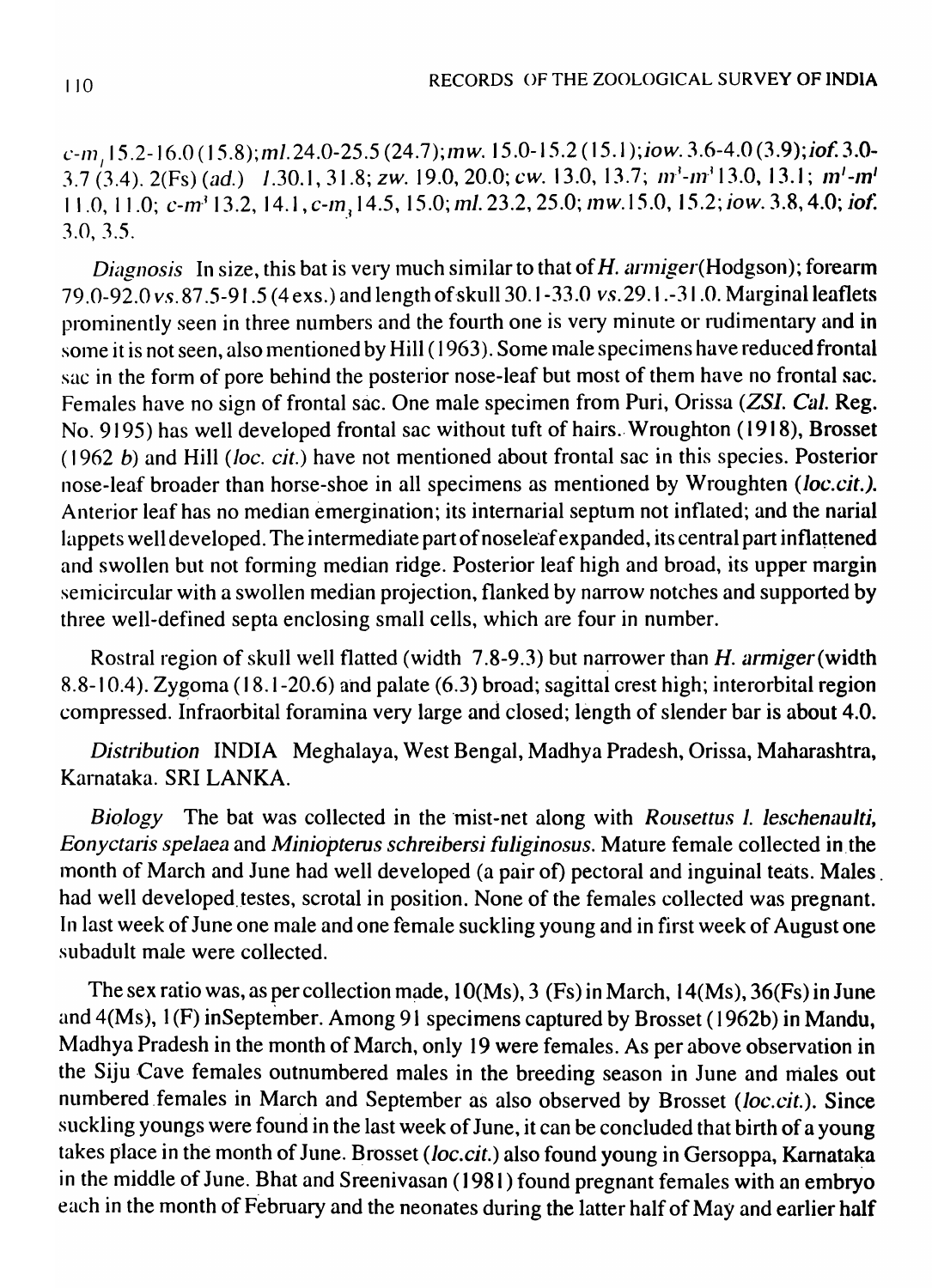of June in Kamataka. According to Sapkal and Bhandarkar (1984) copulation occurs in this species in the latter half of August. The early development of embryo is usually slow nearly two months. Even the. post-implantation development is also considered retarded until the limb-bud stage of development. Consequently, the gestation of this bat lasts for about 260 to 270 days.

Carnivorous tendency of this bat was observed on 5th June, 1992. To collect the bats trapped in mist-nets we entered the Siju Cave at about 14.00 hours. As we entered we saw u headless *Minopterus schreibersi fuliginosus* on the ground below the net and a living *Hipposideros lankadiva* moving slowly near it with some portions of mist-net attached to its body. It was also observed that this bat is more furious than *Megaderma lyra*. During an earlier visit, while handling this bat, it burried its canine very deep in my index finger piercing the nail. Therefore, this bat may be considered occasional predator of other bats.

Gut contents of three specimens of this bat, collected in the last week of June were examined. Among gut contents about 50 antennal parts and muscular portions of carabid beetle (Coleoptera) had been observed. It shows that bat feeds heavily on beetles particularly during the rainy season (June) when a large number of nocturnal flying carabid beetles are available.

#### Family III. VESPERTILIONIDAE

#### Genus (6) *Myotis* Kaup

#### 7 *Myotis longipes* Dobson

1854. *Vespertilio macropus Dobson, 1872, Proc. Asiat Soc. Beng., 209. Not of Gould, 1854. Type-Ioc. (Caves* of Bhima Devi, 6,000 ft., Kashmir).

1873. Vespertilio longipes Dobson, Proc. Asiat. Soc. Beng., 110. (Renaming of *macropus*, preoccupied).

*Common name:* Kashmir Cave Bat (English).

*Material examined .* 2(Fs), 17 Feb 1992; 3(Ms), 2(Fs), 5 Jun 1992.

*Measurements* External 3 (Ms) *HB.* 42.0-44.0 (43.5); *E.* 10.0-11.0 (10.7); *Tr.* 7.0-8.0  $(7.6)$ ; Tl. 32.0-36.0 (34.5); f. 34.5-35.5 (34.8); t. 15.0-17.0 (15.6); ft. 10.0-11.0 (10.6); *ws.* 180.0-200.0 (190.0). 4(Fs): *HB.* 43.0-46.0 (44.5); *E.* 13.0 (in all)~ *Tr.* 6.0-R.0 (7.3)~ *TI. 32.0-* 40.0 (35.5); f. .36.0-38.0 (36.9); *t.* 15.0-17.0 (16.3); It.10.0-11.0 (10.6); ws.210.0-230.0 (220). Skull  $1(M)$ ,  $1(F)$  1. 13.0,13.0; *zw.* 8.0, 9.0; *cw.* 8.0, 7.0;  $m^3$ - $m^3$  6.0, 6.0; *c*- $m^3$  5.5, 6.0; c-m, 6.0, 6.5; ml. 10.0, 11.0.

*Diagnosis* Check teeth six in number, on each side above and below; forearm 34.5-38.0; dorsal colour pale, ventral silvery; skull length 13.0-14.0.

**Distribution INDIA Kashmir, Meghalaya (Sinha, 1994a). AFGHANISTAN.**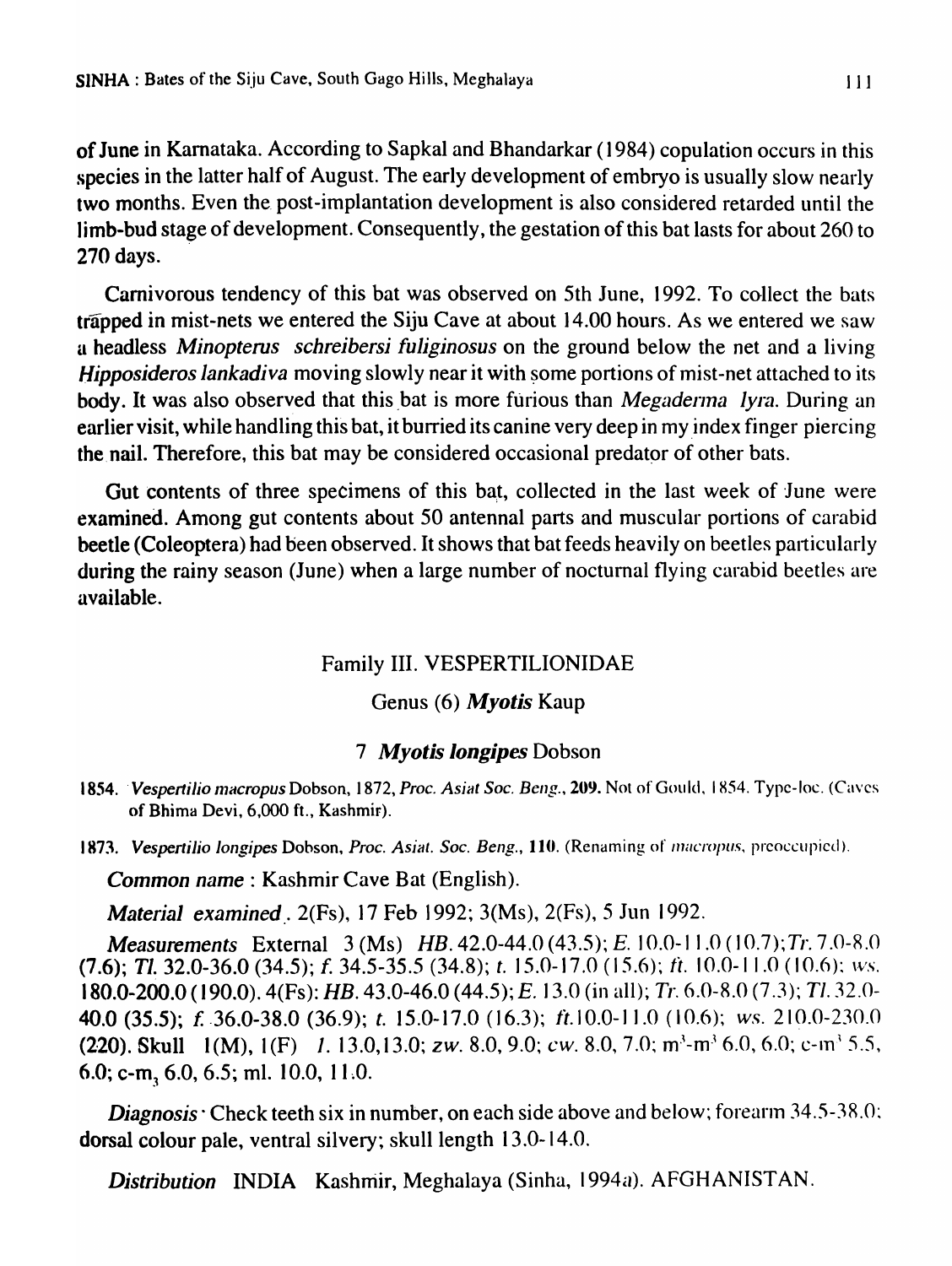Remarks Males observed were newly turned adults having smaller body size than females and also tender phalanges.

Biology' This bat is a crevice dweller and came from the outside of the cave and entangled in the mist-net set inside the cave at about 18.00 hours. In collection, females out numbered the males. Gut contents were examined but found nothing except unrecognisable parts of insects. There were plenty of small and big fishes, crustaceans, molluscs and micro dipteran flies in the water and surrounding environments of the cave. Brosset ( 1966) and Brosset and Debouteville (1966) mentions that *My tis daubentoni* does feed naturally to some extent upon small fish.

### Genus (7) *Miniopterus* Bonaparte

# 8. Miniopterus Schreibersi fuliginosus Hodgson

*1835. VespertiJio filliginosa* Hodgson, *1. Asittl. Soc. Beng.,* 4 : 700. (Nepal).

Common name Indian Long-winged Bat.(English).

Material examined  $2(Ms)$  (ad.), 22 Nov 1990; 15 (Ms) (ad.), 6(Fs) (ad.) 26-30 Jun 1991; 8(Ms) (ad.), 11 (Fs) (ad.), 23-26 Oct 1991, 4(Ms) (ad.), 17 Feb 1992; 2(Ms) (ad.), 2 (Fs) (ad.), 3 Jun 1992; 2(Ms) (ad.), 4 (Fs) (ad.), 7-9 Aug 1992.

Measurement: External 33 (Ms) (ad.); HB. 50.0-63.0 (56.5); E. 11.0-14.5 (12.1); Tr.5.0-7.0 (5.5); Tl. 55.0-67.0 (61.5); f. 49.0-52.0 (51.1); III<sup>1</sup> 11.0-14.1 (12.2); III<sup>2</sup> 35.0-43.0 (39.0); t. 20.0-23.0 (22.1); ft. 10.0-12.0 (11.6); *ws.* 300.0-350.0 (330.0); *ww.* 52.0-61.0 (57.0); *Pen.* 9.0-15.0 (12.1). 23 (Fs) (ad.) HB 54.0-58.0 (57.0); E. 11.0-12.0 (11 7); Tr. 5.0-7.0 (6.1); Tl. 56.0-64.0 (58.2); f. 47.0-53.0 (50.5); III<sup>1</sup> 10.8-13.0 (12.1); III<sup>2</sup> 37.0-41.0 (40.2); t. 21.0-22.2 (21.6); ft. 10.0-11.0 (10.6); *ws.* 310.0-340.0 (330.0); *ww.* 55.0-59.0 ( $\overline{57,0}$ ). Skull 5 (Ms)  $(ad.)$  1 16.6-17 7 (17 1); zw. 9.5-10.0 (9.9); cw. 8.0-8.7 (8.4);  $m<sup>3</sup>$ - $m<sup>3</sup>$ 7.3-8.0 (7.6); c- $m<sup>3</sup>$ 7.0 (in all);  $c$ -m<sub>3</sub>7.3-7.6 (7.4); ml. 12.7-13.5 (13.1); hbc. 9.0-10.0 (9.7); hm. 5.5-6.2 (5.9), 5 (Fs) (ad.) *i.* 16.5-17 1 (16.9); zw. 9.4-10.0 (9.8); cw. 8.2-9.0 (8.6);  $m^3-m^3$  7.5, 8.3 (7.8); c- $m^3$ 6.9-7 1 (7.0); c-m<sub>3</sub> 7.1-7.3 (7.2); ml. 12.1-12.5 (12.3); hbc. 9.0-10.5 (9.7); hm. 5.0-6.1 (5.7).

Diagnosis: Nostrils not elongated; ears not funnel shaped; second phalanx of third finger nearly three times as long as first; size larger, forearm above 45.0; hair not extending on to inter femoral membrance.

Distribution: INDIA Meghlaya (Sinha, 1994b), West Bengal (Allen, 1908), Uttar Pradesh, Maharastra and Karnataka. SRI LANKA and NEPAL.

Remarks The tip of the right tragus in one specimen and that of both tragi in other specimen are found abnormally white. Colour blackish brown throughout. In one specimen partial albinism is observed in right wing between lower portion of the third and fourth finger.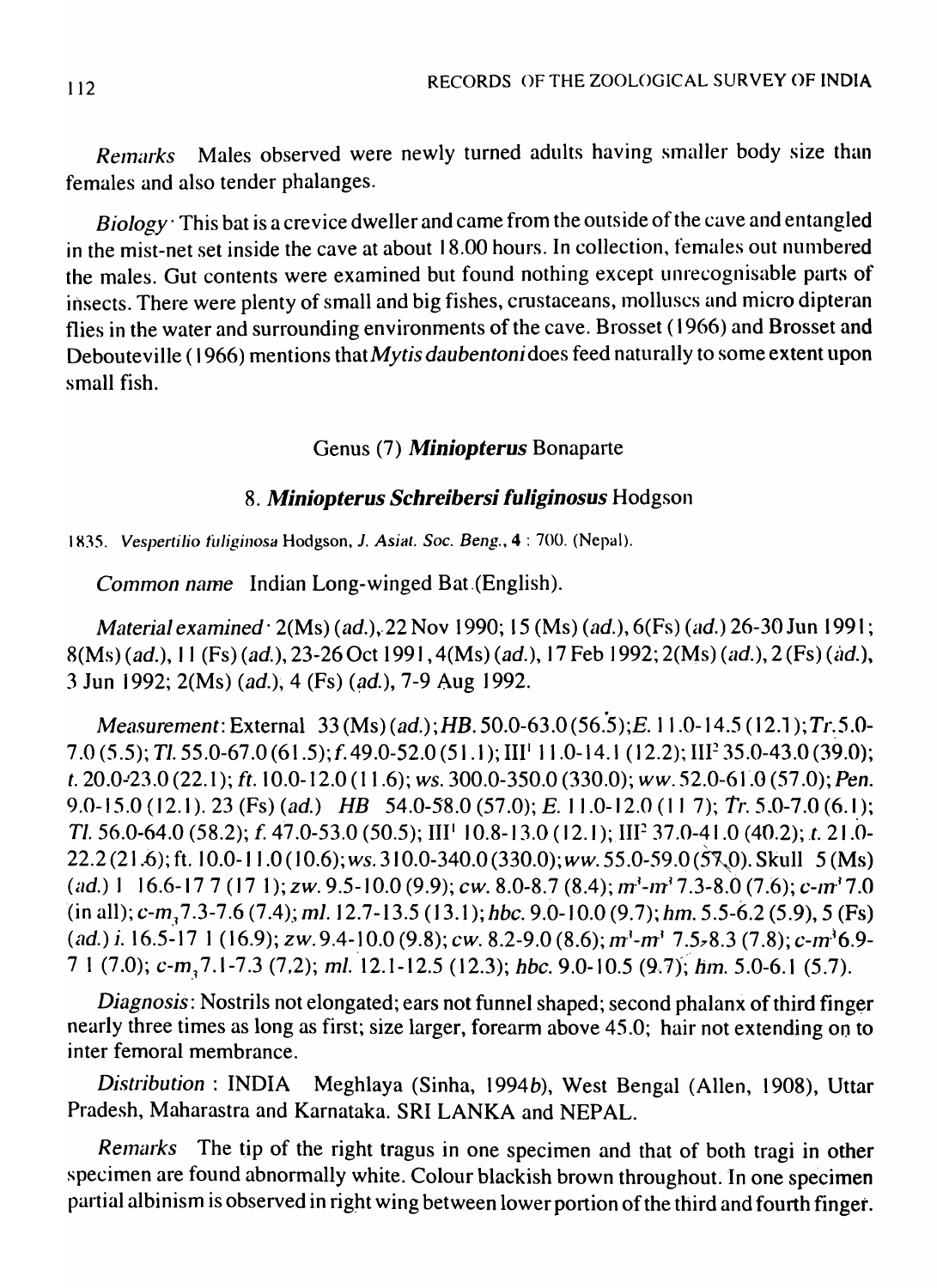*Biology'* It was observed that the colony fluctuates seasonally. Only male was observed and collected in February (4 exs) and November (2 exs) while both sexes were abundant in June and October. The males out numbered the females.

The ecological condition of the Siju Cave with a subterranan river rushing through it, is an ideal habitat for this.bat. A similar observation was made by Brosset (1962b) for Robber's cave which constituated a "mother house" with another cave at Panchgani within a radius of 70km which served as secondary habitat for the bat. However, I did not get the apportunity to find out secondary habitat.

The Long-winged Bat was observed together with *Eoncyteris spelaea* (Dobson), *Rousettus I. leachenaulti* (Desmarest) and *Hipposideros lankadiva* Kalaart at the time of their emergence and collected altogether in the mist-nets in June and only withE. *spelaea* (Dobson) and R. I. *leschenaulti* (Desmarest) in November and February. This type of association has not been mentioned by Brosset (1962b) in Robber's cave near Mahabaleshwar in Maharashtra.

*Miniopterus* s. *fuliginosus* was the first to emerge from the cave in the evening. The Longwinged Bat was found to emerge from the cave 5 minutes after sun-set in October, 8-10 minutes in November, 25 minutes in February and 12-15 minutes in June. It emerges early in the evening in October and November and late in the evening in February and June. It was not found hanging from ceiling near the entrance of the cave prior to emergence but it suddenly dispersed.in all directions among trees which formed its hunting territory. While flying., individuals of this bat keep close to each other in many rows. It was observed living in big crevices in the side wall of the cave in many places.

The gut contents of this species contained small wings of dipterans and portions of small coleopteren, isopteran and hymenopteran insects. The dentition is sharp but week for bigger insects. Huge quantity of very small dipteren flies were observed in an around the cave.

All the females collected in the first and last week of June had well developed teats, although none was found pregnant or with young. Brosset (1962b) observed that the birth of young takes place in June but the females did not carry them in flight. Instead, the young ones were put together in an enormous group.

# Genus (8) *Kerivou/a* Gray

## *9. Kerivou/a hardwickei* (Horsfield)

1824. Vespartilio hardwickii Horsfield, *Zool. Res. Java* (unpaginated Java).

*Common name* Hardwicke's Bat (English).

*Material examined* 1(F), A.S. Rajagopal, 18 Feb. 1982.

*Measurements* External 1(F) . E. 13.0; f. 34.5; t. 16.7; ft. 7.4; ws. 210.0; ww. 54.0. Skull 1(F) 1. 14.0; zw. 8.7; *cw.* 6.9; *db.* 5.5;  $m^3 - m^3$  5.4; c-m<sup>3</sup> 5.6; c-m<sub>3</sub> 5.9; *ml.* 9.9.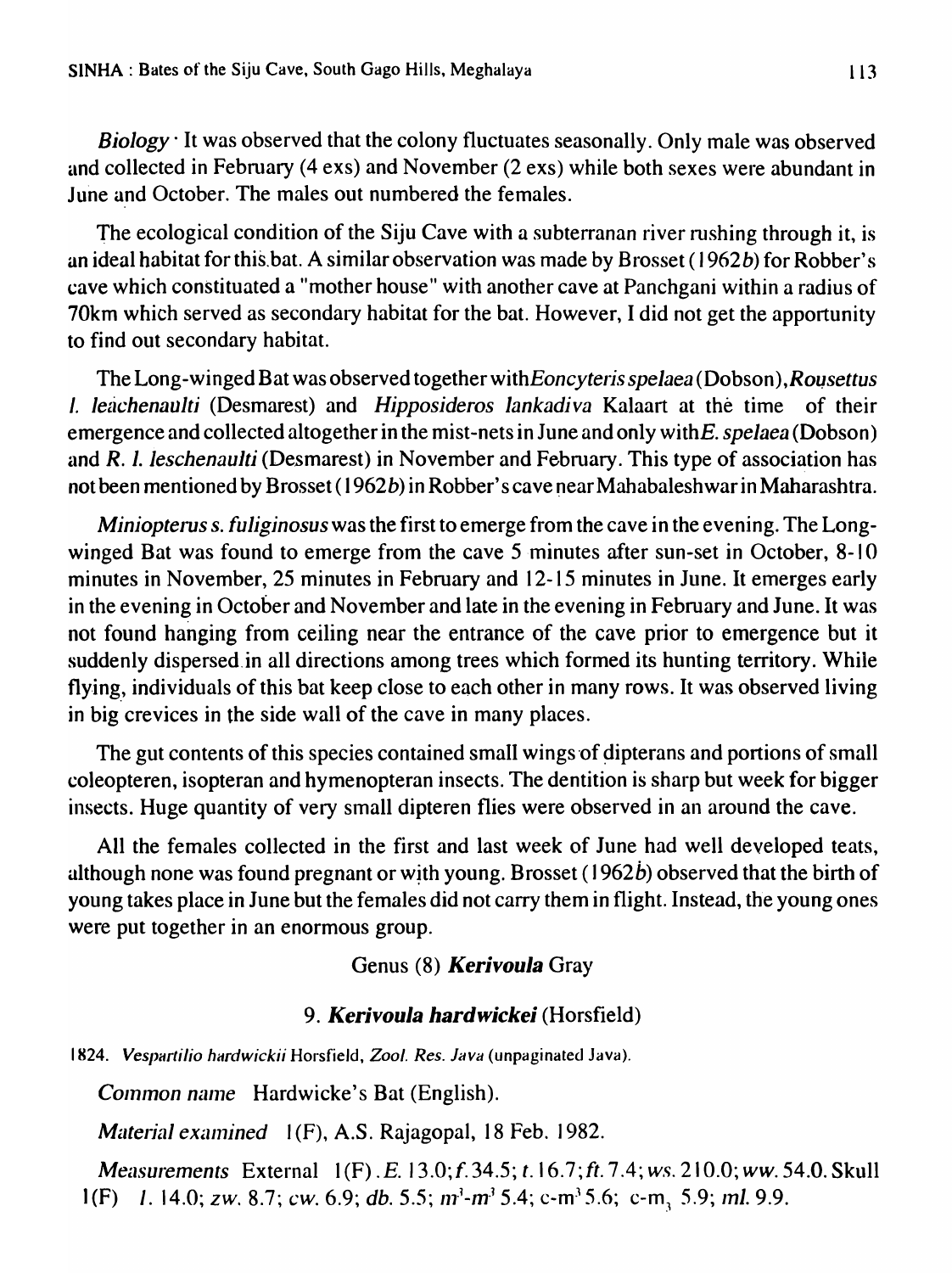*Diagnosis* Nostrils not elongated; ears funnel shaped;; structurally very similar to *Kerivoula picta*; size smaller, forearm 35.0 or less; ear larger, length 11-13; skull length 13.0-14.0.

*Distribution* INDIA Assam, Jammu & Kashmir, Meghalaya, Nagaland, West Bengal and Karnataka. MYANMAR (=BURMA).

*Remarks* The specimen from the Siju cave has been identified by me as *Kerivoula hardwickei* Horsfield. But according to Ellerman and Morrison-Scott (1951) and Agrawal *et.ilt.* (1992) three subspecies are found in India as follows

K. h. hardwickei (Horsfield) INDIA West Bengal, MALAYASIA, BORNEO, JAVA, BALI and CELEBES.

K. h. dapressa Miller-INDIA Assam, West Bengal, Jammu & Kashmir (Chakraborty 1983), Meghalaya, Nagaland (Khajuria 1953). MYANMAR (=BURMA), Southern CHINA, VIETNAM, CAMBODIA and Western THAILAND.

K. h. crypta Wroughton & Ryley-INDIA Karnataka. Range includes MYANMAR  $(=\text{BURMA})$ .

*Biology* Gut contents show only rudiments of unidentifiable soft insect parts.

The bat could not be seen in and around cave. Therefore, ecological observation on this bat was not possible. Nothing is known about its breeding and feeding habits. This bat is rare.

# GENERAL DISCUSSION AND CONCLUSION

Of the nine species and subspecies, recorded so far, from the Siju Cave and its adjoining areas, three belong to each the families Pteropodidae, Rhinolophidae and Vespertilionidae.

Family Pteropodidae comprises three species, *Rousettus 1. leschenaulti, Eonycteris spelaea* and *Cynopterus s. sphinx. Roussttus I. lesohenaulti* and *Eonycteris spelaea* are cave dwellers, and gragarious, and form a large colony during the day, *Cynopterus s. sphinx* could not be detected inside the cave. C. s. *gangeticus* (=C. s. *sphinx*) has been reported to inhabit in the cavern and in a very large number. A single specimen of this species of bat could not be collected using the mist-nets set inside the cave. However, this species was found hanging from the ceiling of the discarded buildings in Bihar (Sinha, 1986). Initially this bat was reported as a tree dweller and found modifying its roost according to the available environment (Kunz, 1982).

Among the three species of Rhinolophidae *Rhinolophus subbadius* was reported solitary in the cave by Kemp (1924b). Whereas, this habit of *R. pusillus blythicould* not be detected in the present study. *Hipposideros lankaidiva* was found inside the cave in a large number, hanging from verious points implying its gregarious habit.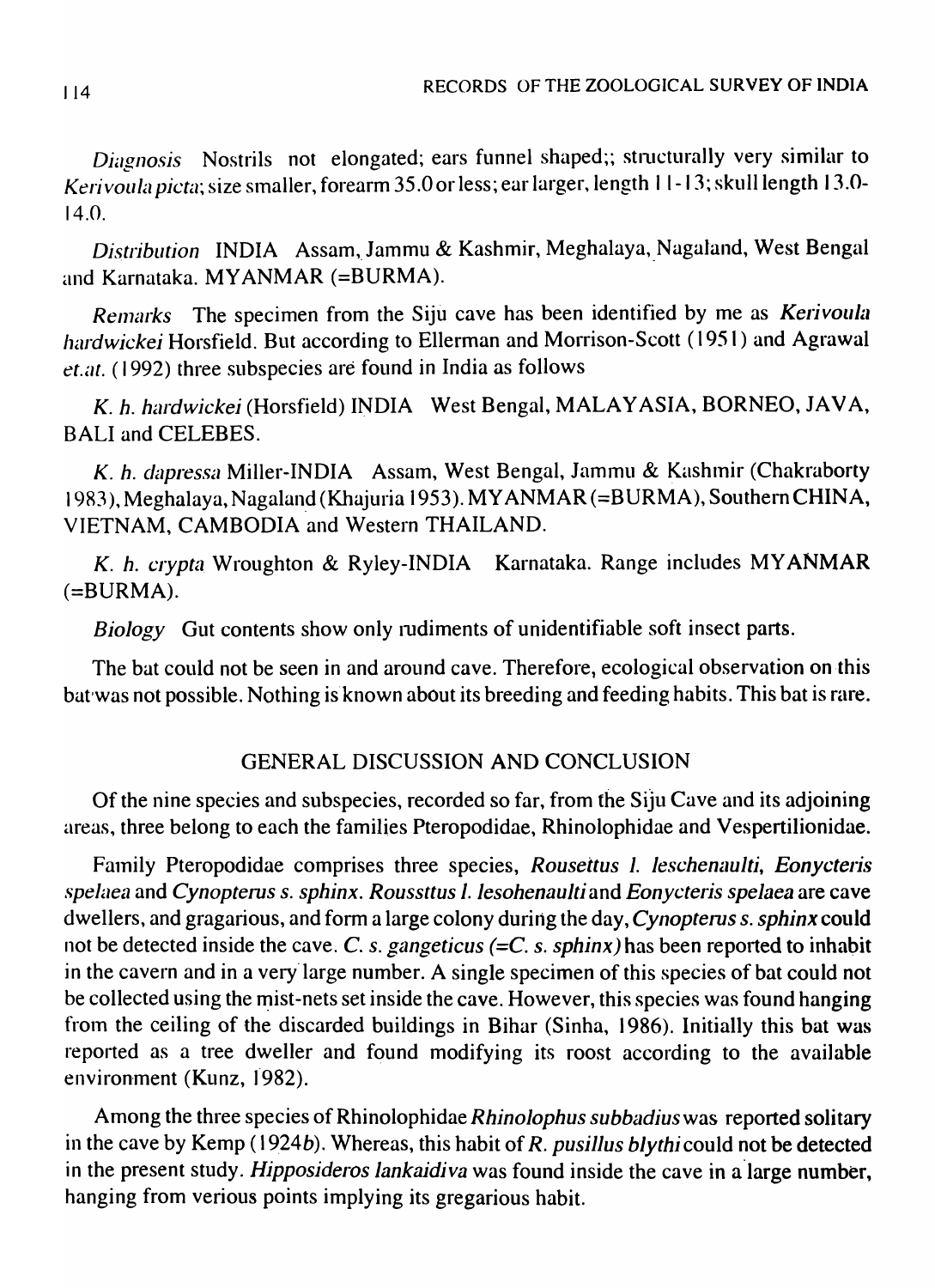Of the three species of the family Vespertilionidae, *Myotis longipes* appeared crevices dweller, because in a small group of 2 to 5, this species was traped from outside the cave in the mistnet. *Kerivoula hardwickei* was collected singly, in the Inist-net. *Miniopterus schreibersi fuliginosus* was found inside the cave in a large group confirming its nature of cave dwelling and gragarious habit.

The present study indicates that *Rhinolophus subbadius, R. pusillus blythi* and *Kerivoula hardwickei* are rare in this area and their ecology is yet to be clearly known. Therefore, much precaution deserves to be taken for the conservation of three species. *Myotis longipes* is found outside the cave and in large numbers.

The enumeration of different species inside the cave is extremely difficult because they elnerge simultaneously in the evening in swarms. One early evening at the mouth of the cave attempting to enumerate the different species and their emergence time were baffled because of a pungent odour of the bats emanated from inside the cave, ultimately became intolerable, as the bats came close to the observation spot.

The first bat to emerge was *Miniopterus schreibersi fuliginosus*, identified by its smaller  $\ddot{\textbf{s}}$  ize. The next ones were *Rousettus 1. leschenaulti* and *Eonycteris spelaea. Hipposideros lankadiva* was seen in the mist-net very late in the evening.

The size of the colony of four species found in the cave is very difficult to ascertain. *Hipposideros lankiadva* was reported by Kemp (1924b). in great numbers, nearly covering the entire surfaces of the wall and roof (Kemp, 1924b). The present study indicated the approximate size of the colony and the ratio of the above noted four species fluctuated in different seasons. Among 379 specimens comprising four species, collected throughout the year in February, June, August, October and November (see Table I.) the ratio of *Rousettus* 1. leschenaulti, Eonycteris spelaea, Hipposideres lankadiva and *Miniopterus schreibersi fuliginosus* is 67.30%, 23.07%, 1.92% and 6.79% in February; 26.23%, 2.80%, 48.59% and '23.36% in June, 71.55%, 11.20%, *0.860/0* and *16.370/0* in August; 55.93%, *33.98%,0.000/0,*  10.16%, in October and 22.72%,72.72%,0.00%,4.54% in November, respectively.

The data of Tables 1 and 2 indicate that a maximum number of Rousettus I. leschenaulti was found in the cave in August  $(71.55\%)$  when all the females have suckling young in their arm, of *Eonycteris spalaea* in November (72.72%) when all the young separated from Inother.

Among insectivorous bats, *Hipposideros lankadiva* is found in large number in June (48.59%) when the insect population became maximum  $(51.87%)$  than the other months of the year as in February (13.01%), in August (11.67%), in October (9.38%) and in November (14.04%). This bat species could not be captured in the mist-nets in October and November, when the insect population was found reduced appreciably, *i.e.*, 9.38% and 14.07% respectively. A maximum number of *Miniopterus schreibersi fuliginosus* was also found in June (23.36%) and least in November (4.54%). The contents of M. s. *fuliginosus* consisted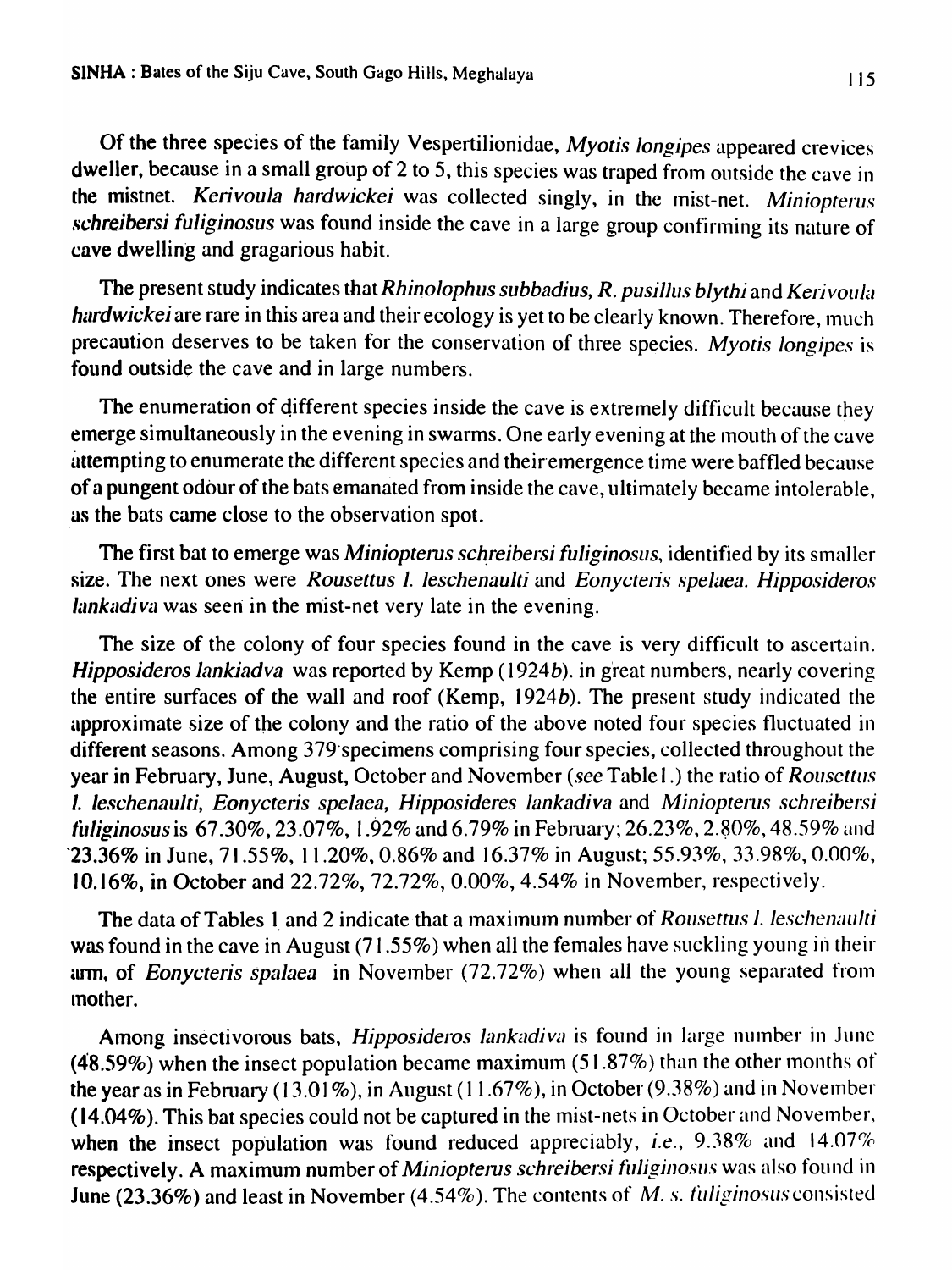of parts of dipteran, coleopteran, isopteran and hymenopteran insects.

Fruit bats had been collected from different groves or from the same foraging ground. Ripe fruits constituted their main meal however, occasionally they were found to consume, floral parts, soft unripe fruits. When fruits were not readily available they were found to thrive on soft leaves, twigs, etc., of the different trees and plants. They were found to carry fruits with them to different parts of their habitat where they consume the juice and discard the seeds., helping dispersal.

The insectivorous bats consumed various types of insects (Table 2). Their teeth are adapted for both soft or hard insect meal. Apart from the insects, occasionally the food of the large insectivorous bats comprised small animals like snail, prawn, fish, frog and even smaller bats and other small mammals (Hill and Smith, 1984; Sinha, 1986; Rasweiler, 1977).

*Rousettue* I. *leschenaulti* and *Eonycteris spelaea* were always found in the rut. The present study disclosed that they breed throughout the year. This supports the earlier observations of Bhat *et.al.* (1980) and Gopalakrishna (1969). In these species, the first lactation cycle overlaps the early pregnency of second cycle. Each litter yielded one offspring. Months of May-June apeared to be the breeding season of *Hipposideros lankadiva* in the Siju cave. Bhat and Sreenivasan (1981) observed embryos in February and the neonates during the later half of May and earlier half of June. This suggested a gestation period of about 150 days for this species of bat.

Cluster formation till 11.00 hours of *Rousettus 1. leschenaulti* and *Eonycteris spelaea* near the entrance of the cave had been observed. Prior to clustering the sequence of events were found to be (a) completion of foraging (b) hanging from the thin branches and twigs of big trees near entrance (c) subsequent entry inside the cave for safe day roosting making clusters in the ceiling.

*Inter-relation of cave dwelling bats with the surrounding fauna: In month of February and* October, a troups of monkey, *Macaca assamensis* M'Clelland, on the top branches of trees, above the entrance of the cave and Hoolock Gibbons *Hylobates hoolock* Harlan in deep. forest, near the Siju cave were observed. Tree shrews, *Tupaia glis* Diard jumping on the branches of Jack fruit trees in February were also seen. These fruit eating mammals were the food competitor of the fruit bats. Domestic cats and dogs and Mongoose *(Herpestes* sp.) were also found inside the cave. Occasionally they captured young bats, falling on the floor and their mothers while coming to the rescue of their off springs. Inside the cave, tribal people were also seen consuming roast bats (generally fruit bats) and enjoying.

Nocturnal birds like owls *(Bube* sp. and *Otus* sp.), Himalayan Jungle Night Jar *(Caprimulgus sp.), lizard Hawk or Blyth's Baza (Aviceda sp.), Sparrow-Hawk (Accipiter* sp.), Collared Scope Owl (Otus sp.) and Hodgson's Frogmouth (Batrachestomus sp.) were seen on the trees near the cave. These nocturnal birds appeared be the predater of cave bats.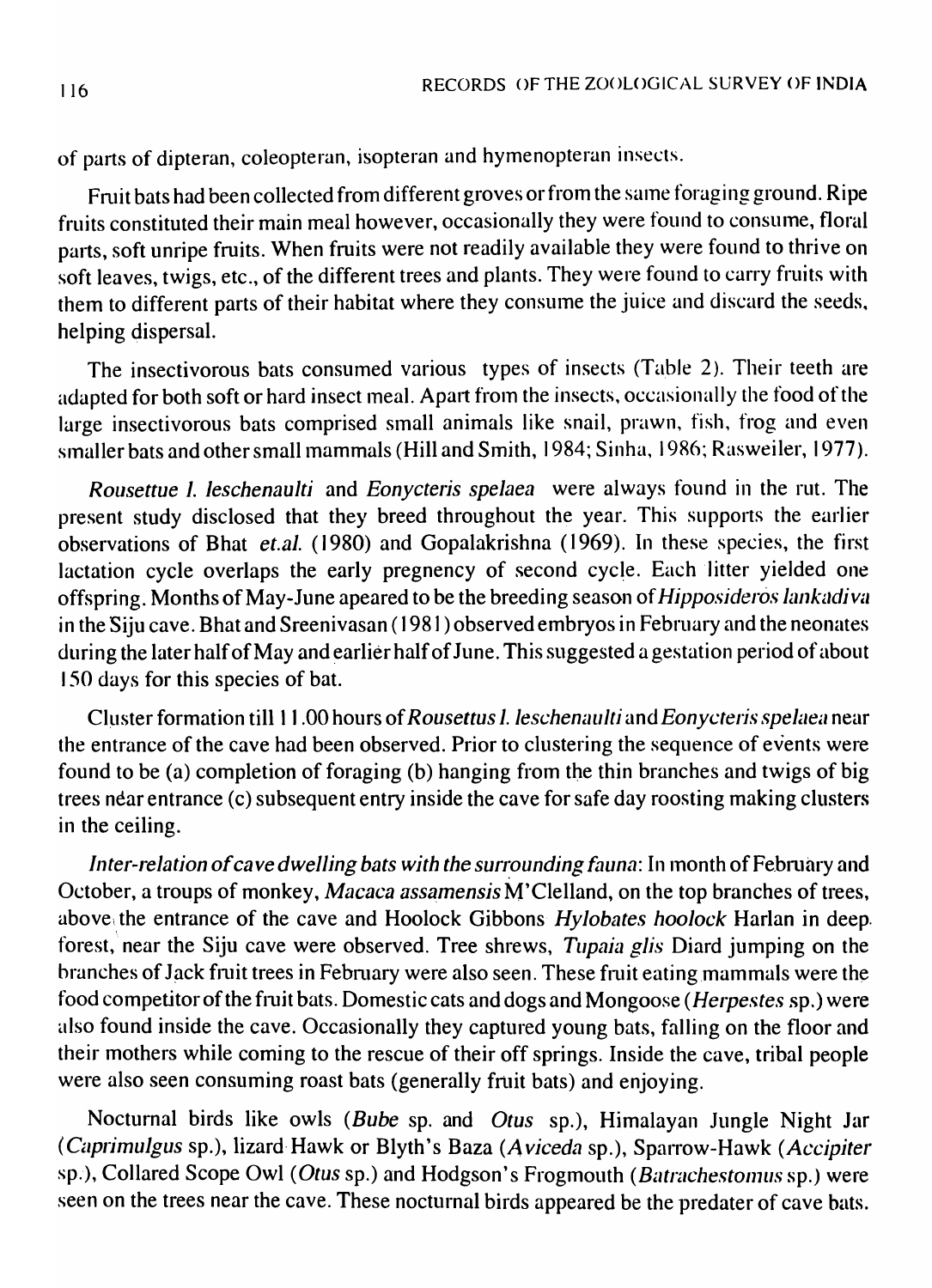Some reptiles Banded Krait *(Bungurus facicatuo* Schneider), Black Krait *(Bungurus niger* Wall), Rat-snake *(Ptyas korros Schlegel)*, Garden Lizzard *(Calotes sp.)*, Skink *(Sphenomorphus* sp.), Gecko *(Hemidactylas franatus* Schlegel), etc. were collectged froln the vicinity of the cave in October. In the morning of 16th February 1992, a medium sized *Varanus* sp. was seen moving towards the entrance of the cave from a big hole in the outer wall of the cave. These reptiles were the likely opportunistic predators on the bats.

Frogs were seen on the wall of the cave in the same manner as the bats clinging on the wall and caused confusion for the bat. Various other types of amphibians were also observed and collected from inside and outside the cave. These were *Rana cyanophlyctis, R. limnocharis* and *Bulb melanostictus.* 

A variety of fishes such as *Labeo* sp. *Beriliussp. Puntias* sp., *Osteobramasp. Hateropneustea* sp. were observed and collected from the running water of the cave.

Insects, such as cockroaches *(Periplanata* sp.) and Harvarter ants *(Pheidole sinythiesi)*  were seen in a large number in the cave. A dead bat was seen on the surface of the ground, covered entirely with ants, implying food chain relationship of bat and ant.

#### SUMMARY

The taxonomy and bionomics of nine species and subspecies of bats, found in and around the Siju cave have been given. They comprised three fruit bats fo the family Pteropodidae, and six insectiverous bats, three each of the family Rhinolophidae and the Vespertilionidae.

A synoptic key to these nine species for easy identification has been prepared and synonyms, common names, diagnosis and geographical distribution have been given.

Feeding and breeding habits of *Rousettus* 1. *1eschenau1ti, Eonycteris spelaea, Cynopterus*  ,~ . *.* ~phinx, *Hipposideres lankadiva* and *Miniopterus schreibersi filliginosus* have been given in detail.

The inter-relationships of these bats with the surrounding fauna and flora have been discussed.

#### ACKNOWLEDGEMENTS

The author is grateful to Dr. A. K. Ghosh, Ex-Director, Dr. 1 .R.B. Alfred, present Director and Dr. P. K. Das, Joint Director, Zoological Survey of India, Calcutta and Dr. R. H. Kamble, Scientist-SD, the then Officer-in-Charge of the Eastern Regional Station for providing facilities and co-operation for this study and to Prof.  $T$  N. Ghosh, IDRC Leishmaniasis Central Network (Global), Rajendra Memorial Research Institute of Medical Science, Patna for going through the manuscript.

Thanks are due to Sm. R. Mathew and Dr. (Miss) N. Sen for identification of hymenopteran insects, reptilian, amphibian and fish collections found in association with bats of the Siju cave and to Sarvashri R. N. Dey, P.B. Thapa and K.K. Deb of ERS for help in the field work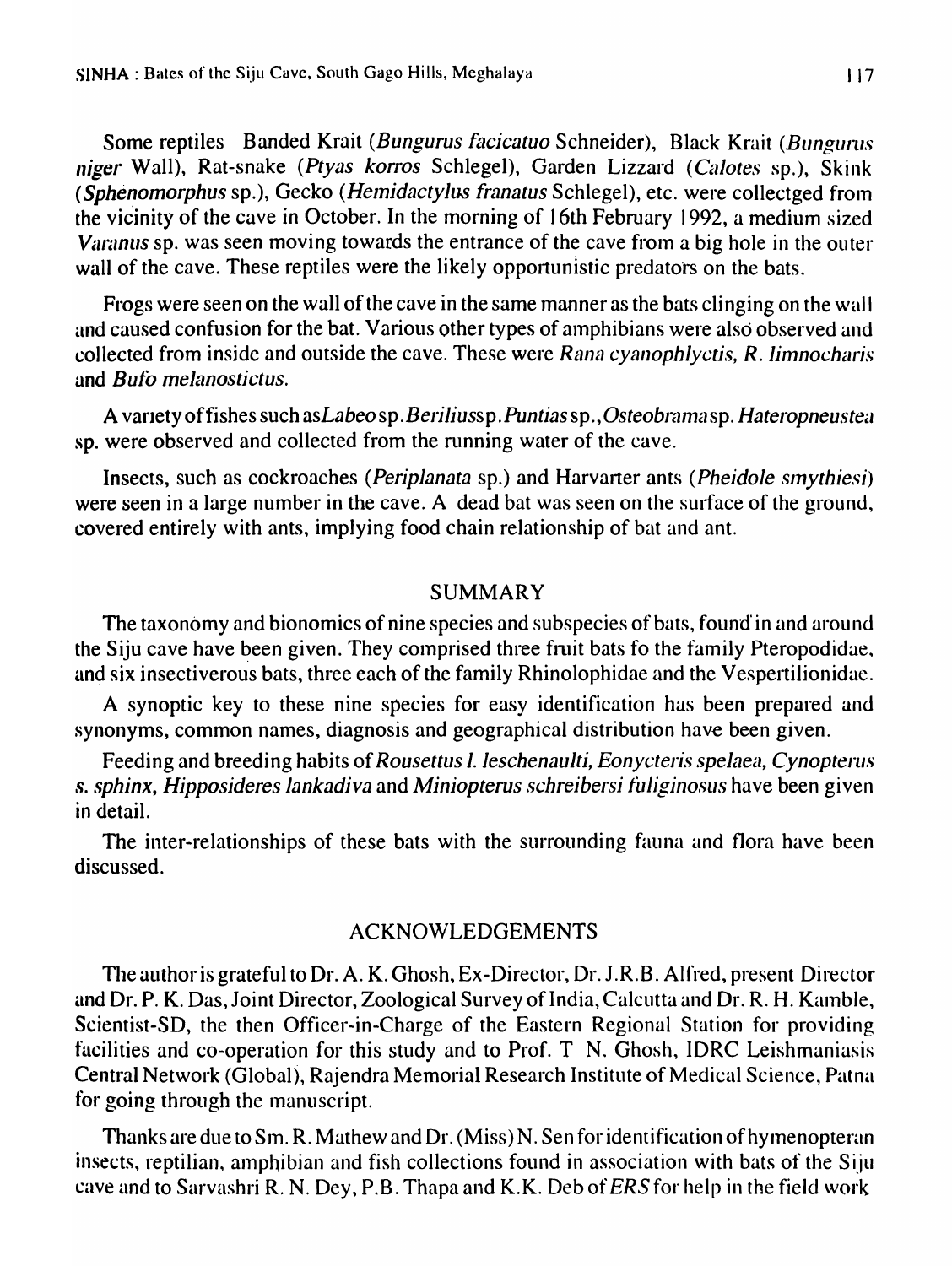#### REFERENCES

- Agarwal, V.C., Das, P. K., Chakraborty, S., Ghosh, R.K. Mondal, A. K., Chakraborty, T. K., Poddar, A.K., Lal, J.P., Bhattacharyya, T.P. & Ghosh, M.K. 1992. Mammalia. IN : *Fauna of West Bengal. Part 1. Calcutta (Zoological Survey of India).*
- Allen, G.M. 1908. Notes on Chireptera. *Bull. Mus. comp. zool. Harv.*, **52** 25-62 + 1 pl.
- Anderson, J. 1881 *Catalogue of Mammalia in the Indian Museum, Calcutta, Part I. Calcutta* (Indian Museum).
- Bhat, H.R., Sreenivasan, M.A., & Jacob, P.G. 1980. Breeding cycle of *Eonycteris spelaea* (Dobson, 1871) (Chiroptera, Pteropidae, Macroglossinae) in India. *Mammalia*, **44** : 343-347.
- Bhat, H.R. & Sreenivasan, M.A. 1981 Observations on the biology of *Hipposideros lankadiva Kelaart, 1850 (Chiroptera, Rhinolophidae). J. Bombay nat. Hist. Soc.* 78: 436-442.
- Brosset, A. 1962a. The bats of central and western India, Part I. J. *Bombay nat. Hist. Soc.*, 59 I-57
- Brosset, A. 1962b. The bat of central and western India, Part II. J. Bombay nat. Hist. Soc., 59 583-624.
- Brosset, A. 1966. *"La biologie des Chiroptera"* Masson, Paris.
- Brosset, A. & Deboutteville, C.D. 1966. Le regime alimentaire du vespertilion de Daubenton, *Myotis daubentoni. Mammalis, 30 247-251*
- Chakraborty, S. 1983. Contribution to the Knowledge of the mammalian fauna of Jammu and Kashmir, India. *Rec. zool. Surv. India,* Occ. Pap., No. 38 i + iii + 1-129.
- Fry, T.B. 1925. Bombay Natural History Society's Mammal Survey of India, Burmah and Ceylon. Report No. 37(a), Nepal, *J. Bombay nat. Hist. Soc.*, **30** 525-530.
- Ellerman, J. R. & Morrison-Scott, T.C.S. 1951. Checklist of Palaearctic and Indian Mammals 1758 *to 1946*. London. British Museum (Nat. Hist.).
- Gopalakrishna, A. 1969. Gestation period in some Indian bats. J. *Bombay nat. Hist. Soc.*, 66 3) 7-322.
- Hill, J.E. 1962. Notes on some insectivores and bats from Upper Burma. *Proc. zoo/. Soc.*  Lond., 139 119-137.
- Hill, J .E. 1963. A revision of the genus *Hipposideros. Bull.* Br. *Mus. nelt. Hist.* (Zool), II : 1-129.
- Hill J.E. & Smith, J.D. 1984. Bats (A natural History). Brit. Mus. (Nat. Hist.), London.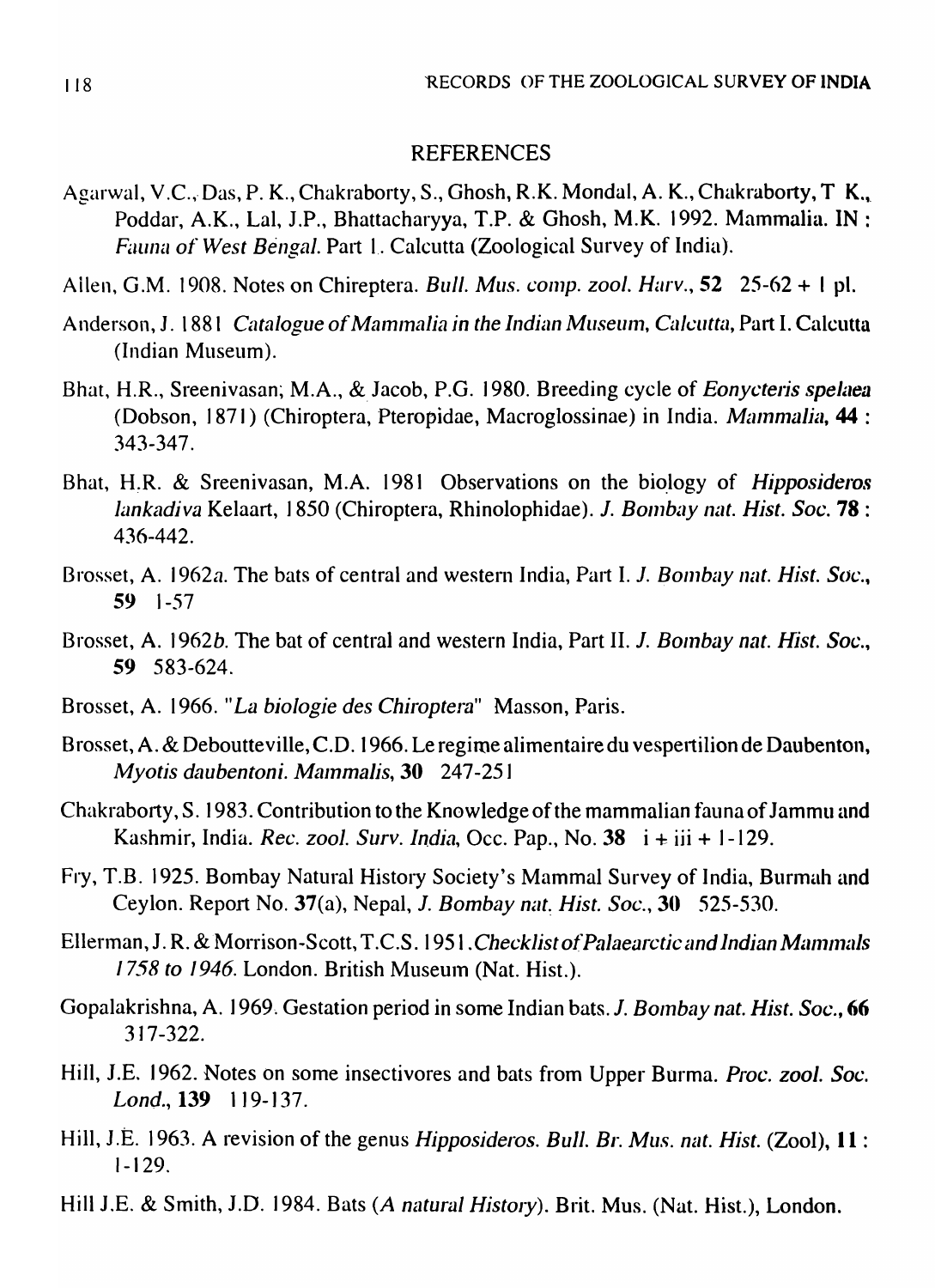Kemp, S. 1924a. The Siju cave, Garo Hills, Assam. Part I. *Rec. Indian Mus.*, 26 3-22.

- Kemp, S. 1924b. The Siju cave, Garo Hills, Assam. Part II. Notes on the Mammals of the Siju cave, Garo Hills, Assam. *Rec. Indian Mus.,* 26 23-25.
- Khajuria, H. 1953. Taxonomic studies on some Indian Chiroptera. *Rec. Indian Mus.*, 50 113-128.
- Khajuria, H. 1979. Studies on the bat (Chiroptera. Mammalia) of M.P., India. Pt. I. (Families Pteropidae, Rhnopomatidae and Emballonuridae). *Rec. zool. Surv. India, Occ. Pap.*, No. 13 : I-59.
- Kunz, T H. 1982. Roosting ecology of bats. IN. Ecology of bats Ed. T.H. Kunz, Plenum Press, New York & London.
- Kurup, G.U. 1968, Mammals of Assam and adjoining areas. 2. A distributional list. *Proc. zool. Soc., Calcutta,21 79-99.*
- Lewis, R.E. & Harrison, D.L. 1962. Notes on bats from the Republic of Lebanon. *Proc. zool. Soc. London,* 138 473-486.
- Lim, B. L. 1970. Food habit and breeding cycle of the Malayan fruit eating bat, *Cynopterus bli.chyotis.* J. *Mammal:* 51 174-177
- Lim, B. L. 1973. Breeding pattern, food habit and parasitic infestation of bats in Gunong Bringchang. *Malay. Nat.* Jr. 26 6-13.
- Medway, Lord. 1965. Mammals of Borneo Field Keys and an annetated checklist. *J. Malaysian Brch. R. Asiat. Soc.* (1963) 36 1-193.
- Rasweiller, J.J. 1977 The care and management of bats as laboratory anilnals. IN. *Biology*  of *bats*, vol. III. Ed. by W.A. Wimsatt. pp. 519-627 Academic Press, New York and London.
- Sapkal, V.M. & Bhandarkar, W.R. 1984. Breeding habits and associated phenomena in some Indian bats. part *IX-Hipposideres lankadiva* (Kelaart)-Hipposideridae. *J. Bombay nat. Hist. Soc.,* 81 380-386.
- Sinha, Y.P. 1980. The bat of Rajasthan Taxmonomy and zoogeography. *Rec. zool. Surv. India*, **76** 7-63.
- Sinha, Y.P. 1981 Studies on bats of Gujarat. *Rec. zool. Surv. India*, 78 101 112.
- Sinha, Y.P. 1986. The bats of Bihar Taxonomy and field ecology. *Rec. zool. Surv. India. Occ. Pap.* No. 77 i-iii+1-60+7 pls.
- Sinha, Y.P. 1990. Occurrence of Dobson's Long-tongued Fruit Bat *Eonycteris spelaea* (Dobson, 1871) (Chiroptera Pteropodidae) in Meghalaya. J. Bombay nat. Hist. Soc.,  $87:134-135.$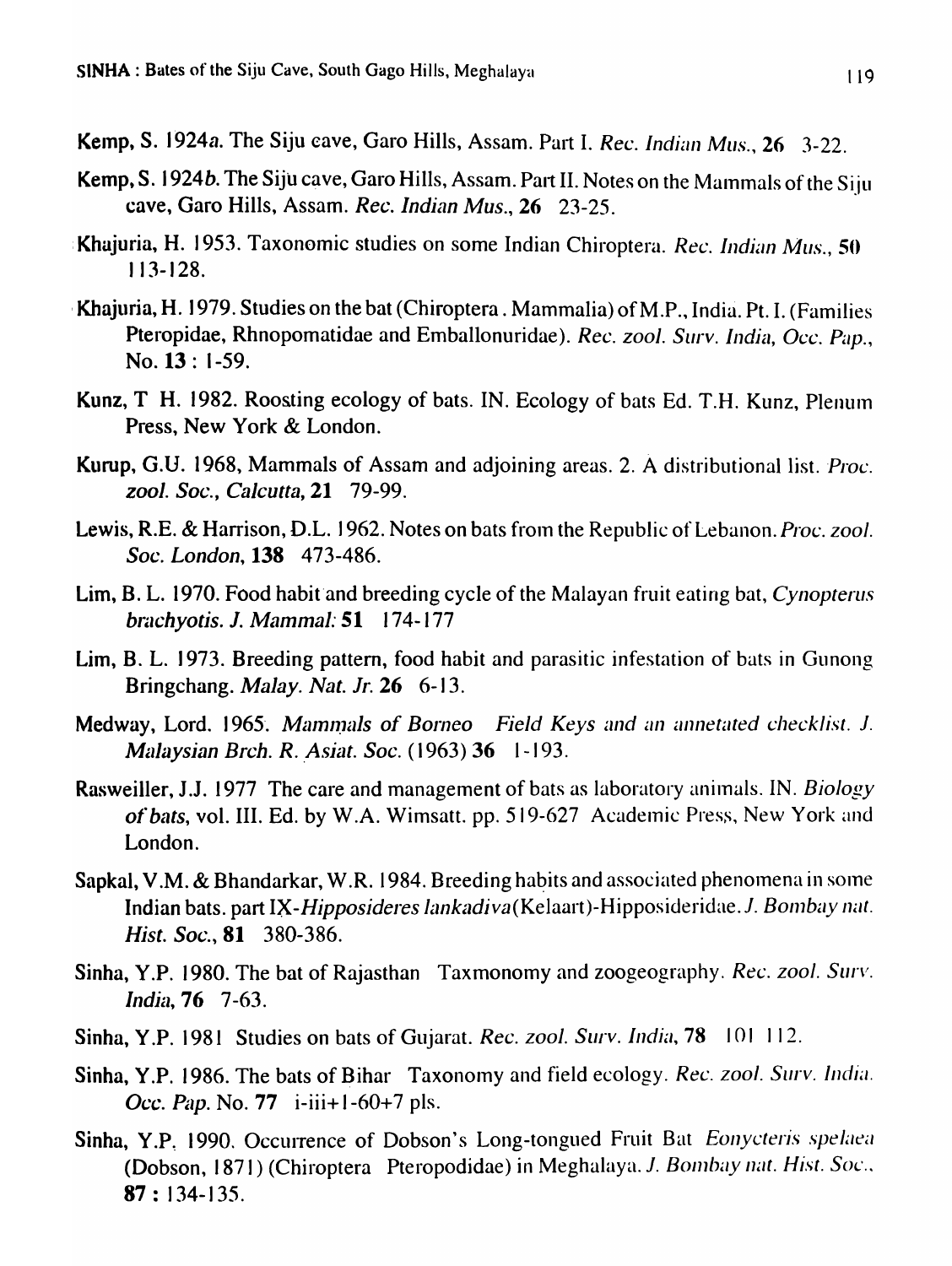- Sinha, Y.P. I *994a.* Occurrence of the Kashmir Cave Bat. *Myotis longipes* (Dobson, I R7J), in Meghalaya, India. *Geobios new Rep.,* **13** : 72-73.
- Sinha, Y.P. 1994b. Occurrence of Long-winged Bat *Minopterus schreibersi fuliginosus*  $(Hodgson, 1835)$  (Chiroptera: Vespertilionidae) in Meghalaya with some observations on its ecology. *Rec. zool. Surv. India.* **94** : 211-215.
- Sinha, Y.P. 1994c. Occurrence of Dobson's Long-tongued Fruit Bat *Eonycteris spelaea* (Dobson, 1871), in Manipur and Nagaland, India. *Geobios new Rep.,* **13:** 186-187.
- Start, A.N. 1972. Pollination of the baobab *(Adansonia digitata L.)* by the fruit bat *Rousettus aegyptiacus E. Geoffroy. East Afr. Wildl. J.* 10 : 71-72.
- Wroughton, R.C. 1918. Summary of the results from the Indian Mammal Survey of the Bombay Natural History Society. Part I. J. *Bombay nat. Hist. Soc.*, **25** : 547-598.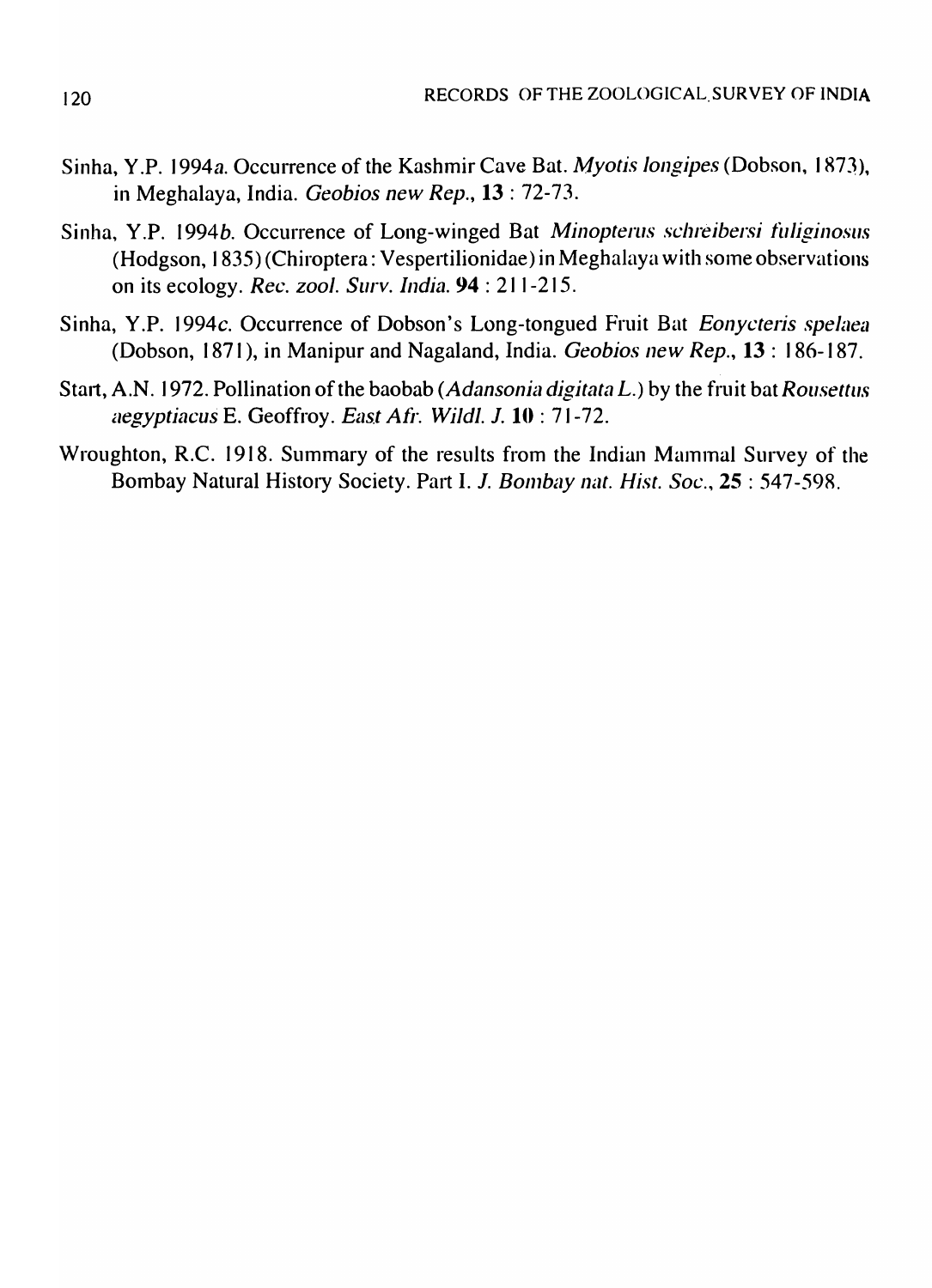| TABLE 1.<br>Fluctuation of bats population among total collections of 379 specimens<br>made during different months of the year in the Siji Cave. |          |        |               |         |          |  |  |
|---------------------------------------------------------------------------------------------------------------------------------------------------|----------|--------|---------------|---------|----------|--|--|
|                                                                                                                                                   | February | June   | <b>August</b> | October | November |  |  |
| All the four species                                                                                                                              | 12.94%   | 26.87% | 28.86%        | 14.68%  | 10.95%   |  |  |
| R. I. leschenaulti                                                                                                                                | 67.30%   | 26.23% | 71.55%        | 55.93%  | 22.72%   |  |  |
| Eonycteris spelaea                                                                                                                                | 23.07%   | 2.80%  | 11.20%        | 33.98%  | 72.72%   |  |  |
| Hipposideros lankadiva                                                                                                                            | 1.92%    | 48.59% | 0.86%         | 0.00%   | 0.00%    |  |  |
| Miniopterus schreibersi fuliginosus                                                                                                               | 6.79%    | 33.36% | 16.37%        | 10.16%  | 4.54%    |  |  |